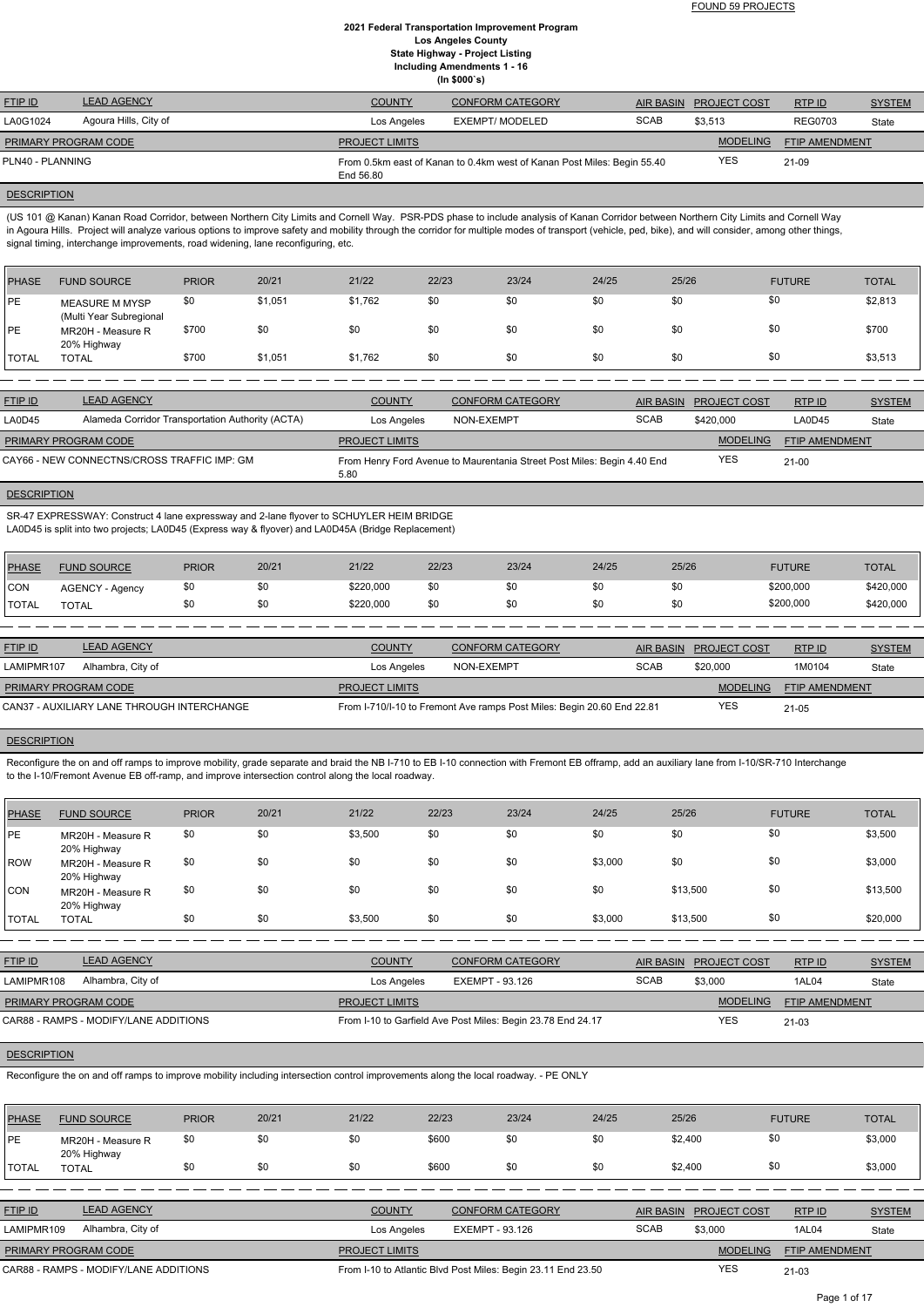### **DESCRIPTION**

Reconfigure the on and off ramps to improve mobility including intersection control improvements along the local roadway. - PE ONLY

| <b>PHASE</b> | <b>FUND SOURCE</b>               | <b>PRIOR</b> | 20/21 | 21/22 | 22/23 | 23/24 | 24/25 | 25/26   | <b>FUTURE</b> | <b>TOTAL</b> |
|--------------|----------------------------------|--------------|-------|-------|-------|-------|-------|---------|---------------|--------------|
| PE           | MR20H - Measure R<br>20% Highway | \$0          | \$0   | \$0   | \$600 | \$0   | \$0   | \$2,400 | \$0           | \$3,000      |
| TOTAL        | <b>TOTAL</b>                     | \$0          | \$0   | \$0   | \$600 | \$0   | \$0   | \$2,400 | \$0           | \$3,000      |

| <b>FTIP ID</b>       | <b>LEAD AGENCY</b>                           | <b>COUNTY</b>         | <b>CONFORM CATEGORY</b>                                                 |             | AIR BASIN PROJECT COST | RTP ID                | <b>SYSTEM</b> |
|----------------------|----------------------------------------------|-----------------------|-------------------------------------------------------------------------|-------------|------------------------|-----------------------|---------------|
| LAMIPMR123           | Alhambra, City of                            | Los Angeles           | NON-EXEMPT                                                              | <b>SCAB</b> | \$100,000              | 1AL04                 | State         |
| PRIMARY PROGRAM CODE |                                              | <b>PROJECT LIMITS</b> |                                                                         |             | <b>MODELING</b>        | <b>FTIP AMENDMENT</b> |               |
|                      | CAX77 - ROAD DIET - ELIMINATING TRAVEL LANES | 27.47                 | From I-10/SR-710 Interchange to Valley Blvd Post Miles: Begin 26.55 End |             | <b>YES</b>             | $21 - 05$             |               |

# **DESCRIPTION**

Reconfigure 0.5 miles of 6-lane freeway between the I-10/SR-710 Interchange and Valley Blvd to a 4-lane local arterial roadway.

| <b>PHASE</b> | <b>FUND SOURCE</b>               | <b>PRIOR</b> | 20/21 | 21/22 | 22/23 | 23/24   | 24/25 | 25/26 | <b>FUTURE</b> | <b>TOTAL</b> |
|--------------|----------------------------------|--------------|-------|-------|-------|---------|-------|-------|---------------|--------------|
| IPE          | MR20H - Measure R<br>20% Highway | \$0          | \$0   | \$0   | \$0   | \$3,250 | \$0   | \$0   | \$3,500       | \$6,750      |
| <b>IROW</b>  | MR20H - Measure R<br>20% Highway | \$0          | \$0   | \$0   | \$0   | \$0     | \$0   | \$0   | \$5,000       | \$5,000      |
| ICON         | MR20H - Measure R<br>20% Highway | \$0          | \$0   | \$0   | \$0   | \$0     | \$0   | \$0   | \$88,250      | \$88,250     |
| <b>TOTAL</b> | <b>TOTAL</b>                     | \$0          | \$0   | \$0   | \$0   | \$3,250 | \$0   | \$0   | \$96,750      | \$100,000    |

| <b>FTIP ID</b>              | <b>LEAD AGENCY</b>                  | <b>COUNTY</b>         | <b>CONFORM CATEGORY</b>                                   |             | AIR BASIN PROJECT COST | <b>RTPID</b>          | <b>SYSTEM</b> |
|-----------------------------|-------------------------------------|-----------------------|-----------------------------------------------------------|-------------|------------------------|-----------------------|---------------|
| LA0B951                     | Caltrans                            | Los Angeles           | <b>TCM Committed</b>                                      | <b>SCAB</b> | \$352.184              | A0B951                | State         |
| <b>PRIMARY PROGRAM CODE</b> |                                     | <b>PROJECT LIMITS</b> |                                                           |             | <b>MODELING</b>        | <b>FTIP AMENDMENT</b> |               |
|                             | CAX68 - NEW HIGHWAY W/HOV LANES: RS |                       | From ROUTE 10 to ROUTE 60 Post Miles: Begin 0.50 End 4.80 |             | <b>YES</b>             | $21 - 01$             |               |

### **DESCRIPTION**

Route 71: ROUTE 10 TO 0.14 MILE SOUTH SAN BERNARDINO COUNTY LINE - EXPRESSWAY TO FREEWAY CONVERSION - ADD 1 HOV LANE AND 1 MIXED FLOW LANE . (2001 CFP 8349, TCRP #50) (EA# 210600, PPNO 2741=EA 21060, PPNO 2741 + EA 21061, PPNO 2741N, EA 21062, PPNO 1741S) (TCRP #50) (Use Toll Credits as Local Match).

| <b>PHASE</b> | <b>FUND SOURCE</b>                                | <b>PRIOR</b> | 20/21 | 21/22     | 22/23 | 23/24 | 24/25 | 25/26 | <b>FUTURE</b> | <b>TOTAL</b> |
|--------------|---------------------------------------------------|--------------|-------|-----------|-------|-------|-------|-------|---------------|--------------|
| <b>PE</b>    | 2016 Earmark<br>Repurposing                       | \$17,047     | \$0   | \$0       | \$0   | \$0   | \$0   | \$0   | \$0           | \$17,047     |
| <b>PE</b>    | LTF - Local<br>Transportation                     | \$873        | \$0   | \$0       | \$0   | \$0   | \$0   | \$0   | \$0           | \$873        |
| PE           | NH-RIP - National<br>Highway System - RIP         | \$1,592      | \$0   | \$0       | \$0   | \$0   | \$0   | \$0   | \$0           | \$1,592      |
| PE           | <b>TCRF - Traffic</b><br>Congestion Relief Fund - | \$13,600     | \$0   | \$0       | \$0   | \$0   | \$0   | \$0   | \$0           | \$13,600     |
| <b>ROW</b>   | 2016 Earmark<br>Repurposing                       | \$41,000     | \$0   | \$0       | \$0   | \$0   | \$0   | \$0   | \$0           | \$41,000     |
| <b>CON</b>   | Measure M                                         | \$105,072    | \$0   | \$109,000 | \$0   | \$0   | \$0   | \$0   | \$0           | \$214,072    |
| <b>CON</b>   | <b>SB1 TRADE</b><br><b>CORRIDOR</b>               | \$44,000     | \$0   | \$0       | \$0   | \$0   | \$0   | \$0   | \$0           | \$44,000     |
| <b>CON</b>   | STIP AC RIP                                       | \$0          | \$0   | \$20,000  | \$0   | \$0   | \$0   | \$0   | \$0           | \$20,000     |
| <b>TOTAL</b> | <b>TOTAL</b>                                      | \$223,184    | \$0   | \$129,000 | \$0   | \$0   | \$0   | \$0   | \$0           | \$352,184    |

RTP ID

| LA0D451              | ا Caltrans                                            | Los Angeles           | NON-EXEMPT                                               | <b>SCAB</b> | \$248.265       | LA0D451               | State |
|----------------------|-------------------------------------------------------|-----------------------|----------------------------------------------------------|-------------|-----------------|-----------------------|-------|
| PRIMARY PROGRAM CODE |                                                       | <b>PROJECT LIMITS</b> |                                                          |             | <b>MODELING</b> | <b>FTIP AMENDMENT</b> |       |
| IRS                  | CAX63 - HIGHWAY/ROAD IMP - LANE ADD'S (NO HOV LANES): |                       | From AVE T to ROUTE 18 Post Miles: Begin 51.90 End 69.40 |             | YES             | $21 - 13$             |       |

#### **DESCRIPTION**

Route 138: ROUTE 138 FROM AVE. T TO ROUTE 18-WIDEN 2 TO 4 THRU LANES WITH MEDIAN TURN LANE. EA# 12721,12722,12723,12724(=29350),12725,12728(= 28580 + 28590 + 28600 + 28620 + 28610 + 28630). PPNO# 3325,3326,3327,3328(=4560),3329,3331(= 4351 + 4352 + 5353 + 4356 + 4354 + 4357) (use toll credits as local match)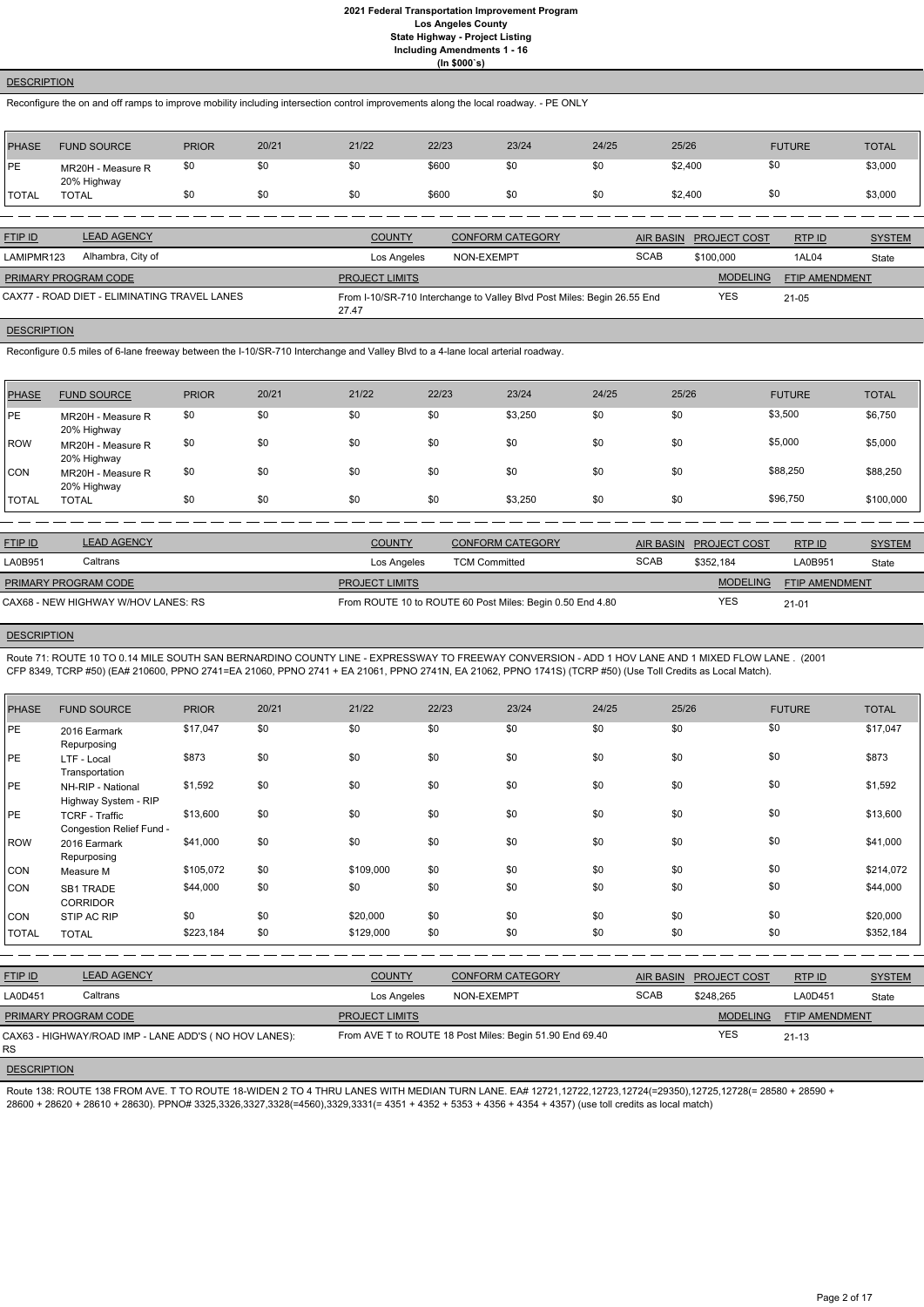|              | (ln \$000's)                                    |              |          |       |          |       |       |       |               |              |  |  |
|--------------|-------------------------------------------------|--------------|----------|-------|----------|-------|-------|-------|---------------|--------------|--|--|
| <b>PHASE</b> | <b>FUND SOURCE</b>                              | <b>PRIOR</b> | 20/21    | 21/22 | 22/23    | 23/24 | 24/25 | 25/26 | <b>FUTURE</b> | <b>TOTAL</b> |  |  |
| PE.          | STCASHg - State Cash<br>- Grandfathered RIP     | \$5,709      | \$0      | \$0   | \$0      | \$0   | \$0   | \$0   | \$0           | \$5,709      |  |  |
| PE           | STIP AC                                         | \$5,250      | \$4,000  | \$0   | \$0      | \$0   | \$0   | \$0   | \$0           | \$9,250      |  |  |
| PE.          | STPL-R - STP Local<br>Regional                  | \$12,900     | \$0      | \$0   | \$0      | \$0   | \$0   | \$0   | \$0           | \$12,900     |  |  |
| <b>ROW</b>   | STCASHI - State - IIP                           | \$3,248      | \$0      | \$0   | \$0      | \$0   | \$0   | \$0   | \$0           | \$3,248      |  |  |
| <b>ROW</b>   | STCASHR - State - RIP                           | \$3,637      | \$0      | \$0   | \$0      | \$0   | \$0   | \$0   | \$0           | \$3,637      |  |  |
| <b>ROW</b>   | STCASHg - State Cash<br>- Grandfathered RIP     | \$3,773      | \$0      | \$0   | \$0      | \$0   | \$0   | \$0   | \$0           | \$3,773      |  |  |
| <b>ROW</b>   | STIP AC                                         | \$15,700     | \$0      | \$0   | \$0      | \$0   | \$0   | \$0   | \$0           | \$15,700     |  |  |
| <b>ROW</b>   | STIP AC RIP                                     | \$19,200     | \$25,700 | \$0   | \$0      | \$0   | \$0   | \$0   | \$0           | \$44,900     |  |  |
| <b>ROW</b>   | STPL-R - STP Local<br>Regional                  | \$21,900     | \$0      | \$0   | \$0      | \$0   | \$0   | \$0   | \$0           | \$21,900     |  |  |
| CON          | NH-RIP - National<br>Highway System - RIP       | \$7,040      | \$0      | \$0   | \$0      | \$0   | \$0   | \$0   | \$0           | \$7,040      |  |  |
| CON          | PC25 - Los Angeles<br><b>County Proposition</b> | \$6,005      | \$0      | \$0   | \$0      | \$0   | \$0   | \$0   | \$0           | \$6,005      |  |  |
| CON          | STCASHR - State - RIP                           | \$8,276      | \$0      | \$0   | \$0      | \$0   | \$0   | \$0   | \$0           | \$8,276      |  |  |
| CON          | STCASHg - State Cash<br>- Grandfathered RIP     | \$12,574     | \$0      | \$0   | \$0      | \$0   | \$0   | \$0   | \$0           | \$12,574     |  |  |
| CON          | STIP AC RIP                                     | \$11,203     | \$0      | \$0   | \$60,300 | \$0   | \$0   | \$0   | \$0           | \$71,503     |  |  |
| CON          | STPL-R - STP Local<br>Regional                  | \$21,850     | \$0      | \$0   | \$0      | \$0   | \$0   | \$0   | \$0           | \$21,850     |  |  |
| <b>OTHER</b> | STCASHg - State Cash<br>- Grandfathered RIP     | \$598        | \$0      | \$0   | \$0      | \$0   | \$0   | \$0   | \$0           | \$598        |  |  |
| <b>TOTAL</b> | <b>TOTAL</b>                                    | \$158,265    | \$29,700 | \$0   | \$60,300 | \$0   | \$0   | \$0   | \$0           | \$248,265    |  |  |

| <b>FTIP ID</b>                 | <b>LEAD AGENCY</b> | <b>COUNTY</b>                                   | <b>CONFORM CATEGORY</b> | <b>AIR BASIN</b> | <b>PROJECT COST</b> | RTPID                 | <b>SYSTEM</b> |
|--------------------------------|--------------------|-------------------------------------------------|-------------------------|------------------|---------------------|-----------------------|---------------|
| LA0G1510                       | Caltrans           | Los Angeles                                     | EXEMPT - 93.126         | <b>SCAB</b>      | \$5.920             | 1OM0702               | State         |
| PRIMARY PROGRAM CODE           |                    | <b>PROJECT LIMITS</b>                           |                         |                  | <b>MODELING</b>     | <b>FTIP AMENDMENT</b> |               |
| NCN33 - ROADSIDE REST AREA-NEW |                    | From 0.8 to 0.8 Post Miles: Begin 0.80 End 0.80 |                         | $21 - 00$        |                     |                       |               |

## **DESCRIPTION**

Route 005: In Los Angeles/Kern County, at the Tejon Safety Roadside Rest Area (SRRA) (PM 0.8). Install pilot solar energy system on roadway to provide electric power to SRRA.

| <b>PHASE</b> | <b>FUND SOURCE</b>                 | <b>PRIOR</b> | 20/21   | 21/22 | 22/23 | 23/24 | 24/25 | 25/26 | <b>FUTURE</b> | <b>TOTAL</b> |
|--------------|------------------------------------|--------------|---------|-------|-------|-------|-------|-------|---------------|--------------|
| <b>IPE</b>   | SHOPP - Facilities<br>(State Cash) | \$2,000      | \$0     | \$0   | \$0   | \$0   | \$0   | \$0   | \$0           | \$2,000      |
| ROW          | SHOPP - Facilities<br>(State Cash) | \$20         | \$61    | \$0   | \$0   | \$0   | \$0   | \$0   | \$0           | \$81         |
| CON          | SHOPP - Facilities<br>(State Cash) | \$0          | \$3,839 | \$0   | \$0   | \$0   | \$0   | \$0   | \$0           | \$3,839      |
| <b>OTHER</b> | SHOPP - Facilities<br>(State Cash) | \$500        | \$0     | \$0   | \$0   | \$0   | \$0   | \$0   | \$0           | \$500        |
| <b>TOTAL</b> | <b>TOTAL</b>                       | \$2,020      | \$3,900 | \$0   | \$0   | \$0   | \$0   | \$0   | \$0           | \$5,920      |

| <b>FTIP ID</b>       | <b>LEAD AGENCY</b>          | <b>COUNTY</b>                     | <b>CONFORM CATEGORY</b> |             | AIR BASIN PROJECT COST | RTP ID                | <b>SYSTEM</b> |
|----------------------|-----------------------------|-----------------------------------|-------------------------|-------------|------------------------|-----------------------|---------------|
| LA0G692              | Caltrans                    | Los Angeles                       | EXEMPT - 93.126         | <b>SCAB</b> | \$10.129               | LA990351              | State         |
| PRIMARY PROGRAM CODE |                             | <b>PROJECT LIMITS</b>             |                         |             | <b>MODELING</b>        | <b>FTIP AMENDMENT</b> |               |
|                      | NCR30 - SAFETY IMPROVEMENTS | Post Miles: Begin 13.50 End 15.20 |                         |             | N <sub>O</sub>         | $21 - 01$             |               |

# **DESCRIPTION**

Route 002: From 0.5 Miles South of Branden Street to I-5/SR-2 Interchange - Modify Terminus, soundwalls, landscaping, installing detector loops and ramp meters, restriping (with no lane addition) and improving arterial streets (Restriping-No increase in capacity, and Removing & widening sidewalk. (EA 20550 = 20551 + 20552 (20552=2055A+2055c), PPNO 2689 = 2689 +

2689A (2689A=2689A+4787)(Toll Credits = local match)

| <b>PHASE</b>   | <b>FUND SOURCE</b>                       | <b>PRIOR</b> | 20/21   | 21/22                                                                 | 22/23      | 23/24                   | 24/25 | 25/26            |                     | <b>FUTURE</b>  | <b>TOTAL</b>  |
|----------------|------------------------------------------|--------------|---------|-----------------------------------------------------------------------|------------|-------------------------|-------|------------------|---------------------|----------------|---------------|
| <b>IPE</b>     | DEMOT21-<br>Demonstration - Tea 21       | \$2,654      | \$0     | \$0                                                                   | \$0        | \$0                     | \$0   | \$0              |                     | \$0            | \$2,654       |
| <b>IROW</b>    | DEMOT21-<br>Demonstration - Tea 21       | \$532        | \$0     | \$0                                                                   | \$0        | \$0                     | \$0   | \$0              |                     | \$0            | \$532         |
| <b>CON</b>     | DEMOT21-<br>Demonstration - Tea 21       | \$5,279      | \$1,664 | \$0                                                                   | \$0        | \$0                     | \$0   | \$0              |                     | \$0            | \$6,943       |
| <b>TOTAL</b>   | <b>TOTAL</b>                             | \$8,465      | \$1,664 | \$0                                                                   | \$0        | \$0                     | \$0   | \$0              |                     | \$0            | \$10,129      |
|                |                                          |              |         |                                                                       |            |                         |       |                  |                     |                |               |
| <b>FTIP ID</b> | <b>LEAD AGENCY</b>                       |              |         | <b>COUNTY</b>                                                         |            | <b>CONFORM CATEGORY</b> |       | <b>AIR BASIN</b> | <b>PROJECT COST</b> | RTP ID         | <b>SYSTEM</b> |
| LA0G874        | Caltrans                                 |              |         | Los Angeles                                                           | NON-EXEMPT |                         |       | <b>SCAB</b>      | \$98,430            | <b>REG0703</b> | State         |
|                | PRIMARY PROGRAM CODE                     |              |         | <b>PROJECT LIMITS</b>                                                 |            |                         |       |                  | <b>MODELING</b>     | FTIP AMENDMENT |               |
|                | CARH3 - INTERCHANGE-MOD/REP/REC-LN ADD'S |              |         | From crenshaw blvd to crenshaw blvd Post Miles: Begin 14.30 End 15.80 |            |                         |       | <b>YES</b>       | $21 - 01$           |                |               |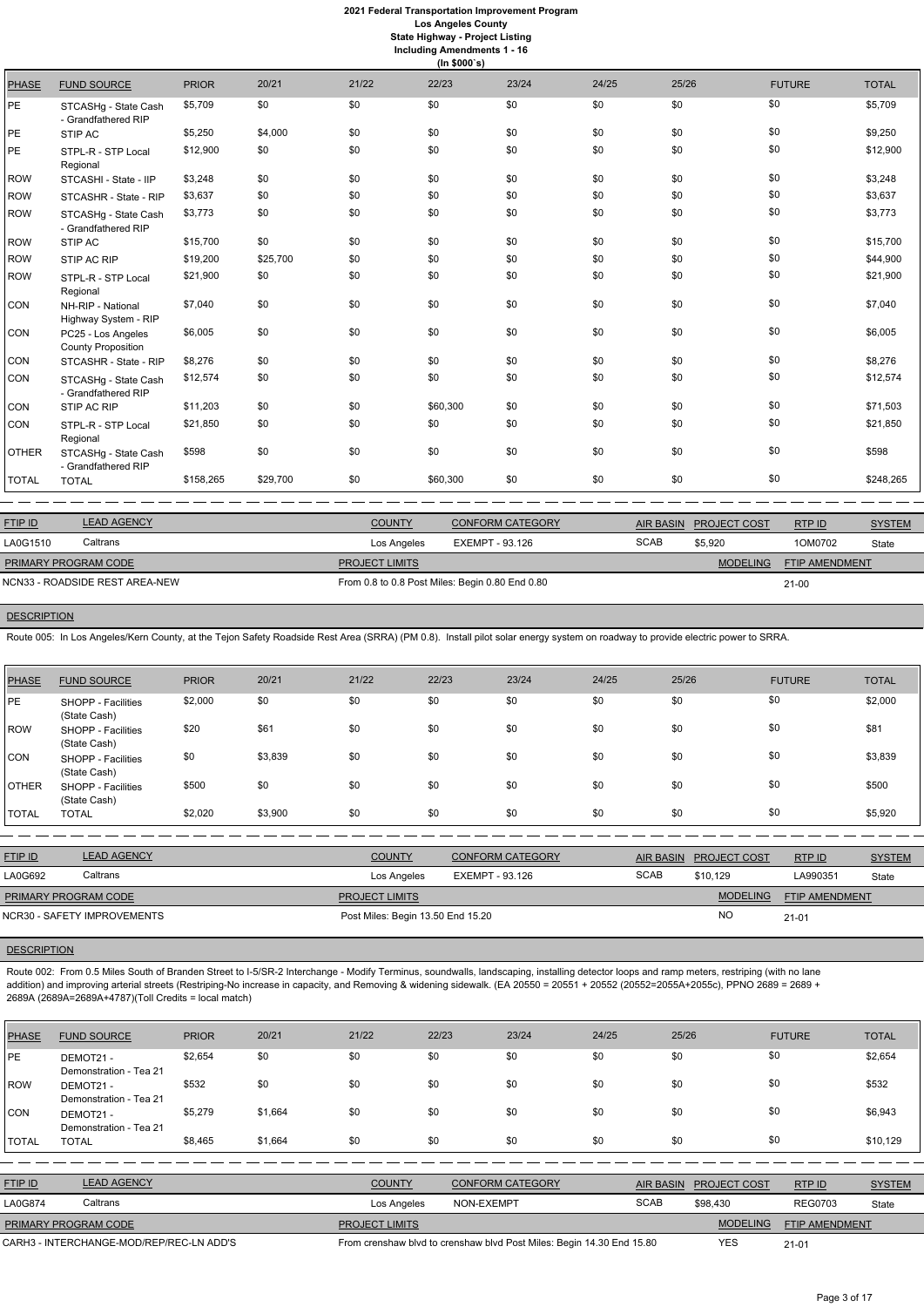### **DESCRIPTION**

Route 405: Reconfigure Crenshaw Blvd on / off Ramps: construct a new SB I-405 on-ramp and freeway & local streets widening [EA 29360 PPNO 4451]

| PHASE        | <b>FUND SOURCE</b>               | <b>PRIOR</b> | 20/21    | 21/22 | 22/23 | 23/24 | 24/25 | 25/26 | <b>FUTURE</b> | <b>TOTAL</b> |
|--------------|----------------------------------|--------------|----------|-------|-------|-------|-------|-------|---------------|--------------|
| PE           | MR20H - Measure R<br>20% Highway | \$11,900     | \$0      | \$0   | \$0   | \$0   | \$0   | \$0   | \$0           | \$11,900     |
| ROW          | MR20H - Measure R<br>20% Highway | \$12,530     | \$0      | \$0   | \$0   | \$0   | \$0   | \$0   | \$0           | \$12,530     |
| <b>CON</b>   | MR20H - Measure R<br>20% Highway | \$0          | \$62,000 | \$0   | \$0   | \$0   | \$0   | \$0   | \$0           | \$62,000     |
| <b>CON</b>   | STIP AC RIP                      | \$0          | \$12,000 | \$0   | \$0   | \$0   | \$0   | \$0   | \$0           | \$12,000     |
| <b>TOTAL</b> | <b>TOTAL</b>                     | \$24,430     | \$74,000 | \$0   | \$0   | \$0   | \$0   | \$0   | \$0           | \$98,430     |

Route 999: Grouped Projects for Safety Improvements - SHOPP Collision Reduction Program. Projects are consistent with 40 CFR Part 93.126 Exempt Tables 2 and Table 3 categories -Railroad/highway crossing, Safer non-Federal-aid system roads, Shoulder improvements, traffic control devices and operating assistance other than signalization projects, Intersection signalization projects at individual intersections, Pavement marking demonstration, Truck climbing lanes outside the urbanized area

| <b>FTIP ID</b>       | <b>LEAD AGENCY</b> | <b>COUNTY</b>         | <b>CONFORM CATEGORY</b> |         | AIR BASIN PROJECT COST | RTP ID                | <b>SYSTEM</b> |
|----------------------|--------------------|-----------------------|-------------------------|---------|------------------------|-----------------------|---------------|
| LALS01               | Caltrans           | Los Angeles           | EXEMPT - 93.126         | Various | \$239,665              | <b>REG0701</b>        | State         |
| PRIMARY PROGRAM CODE |                    | <b>PROJECT LIMITS</b> |                         |         | <b>MODELING</b>        | <b>FTIP AMENDMENT</b> |               |
| SHP04 - SAFETY       |                    |                       |                         |         | <sub>NO</sub>          | $21 - 13$             |               |

# **DESCRIPTION**

| PHASE          | <b>FUND SOURCE</b>                            | <b>PRIOR</b> | 20/21     | 21/22    | 22/23   | 23/24    | 24/25 | 25/26 | <b>FUTURE</b> | <b>TOTAL</b> |
|----------------|-----------------------------------------------|--------------|-----------|----------|---------|----------|-------|-------|---------------|--------------|
| CON            | SHOPPAC - SHOPP -<br>Collision Reduction (AC) | \$0          | \$74,644  | \$92,198 | \$7,911 | \$20,634 | \$0   | \$0   | \$0           | \$195,387    |
| CON            | Shopp Ac - Prior                              | \$0          | \$44,278  | \$0      | \$0     | \$0      | \$0   | \$0   | \$0           | \$44,278     |
| <b>!</b> TOTAL | TOTAL                                         | \$0          | \$118,922 | \$92,198 | \$7,911 | \$20,634 | \$0   | \$0   | \$0           | \$239,665    |

| <b>FTIP ID</b>              | <b>LEAD AGENCY</b>             | <b>COUNTY</b>         | <b>CONFORM CATEGORY</b> |         | AIR BASIN PROJECT COST | RTP ID                | <b>SYSTEM</b> |
|-----------------------------|--------------------------------|-----------------------|-------------------------|---------|------------------------|-----------------------|---------------|
| LALS <sub>02</sub>          | Caltrans                       | Los Angeles           | EXEMPT - 93.126         | Various | \$861.806              | <b>REG0701</b>        | State         |
| <b>PRIMARY PROGRAM CODE</b> |                                | <b>PROJECT LIMITS</b> |                         |         | <b>MODELING</b>        | <b>FTIP AMENDMENT</b> |               |
|                             | SHP03 - ROADWAY REHABILITATION |                       |                         |         | <b>NO</b>              | $21 - 13$             |               |

### **DESCRIPTION**

Route 999:IN L.A. Grouped Projects for Bridge Rehabilitation and Reconstruction - SHOPP Program. Projects are consistent with 40 CFR Part 93.126 Exempt Tables 2 categories - Widening narrow pavements or reconstructing bridges (no additional travel lanes).

Route 999: Grouped Projects for Pavement resurfacing and/or rehabilitation - SHOPP Roadway Preservation Program . Projects are consistent with 40 CFR Part 93.126 Exempt Tables 2 categories - Pavement resurfacing and/or rehabilitation, Emergency relief (23 U.S.C. 125), Widening narrow pavements or reconstructing bridges (no additional travel lanes)

| PHASE        | <b>FUND SOURCE</b>                        | <b>PRIOR</b> | 20/21     | 21/22     | 22/23     | 23/24     | 24/25 | 25/26 | <b>FUTURE</b> | <b>TOTAL</b> |
|--------------|-------------------------------------------|--------------|-----------|-----------|-----------|-----------|-------|-------|---------------|--------------|
| CON          | SHOPPAC - SHOPP -<br>Roadway Preservation | \$0          | \$313,556 | \$144,932 | \$188,844 | \$121,882 | \$0   | \$0   | \$0           | \$769,214    |
| <b>CON</b>   | Shopp Ac - Prior                          | \$0          | \$92,592  | \$0       | \$0       | \$0       | \$0   | \$0   | \$0           | \$92,592     |
| <b>TOTAL</b> | <b>TOTAL</b>                              | \$0          | \$406,148 | \$144,932 | \$188,844 | \$121,882 | \$0   | \$0   | \$0           | \$861,806    |

| <b>FTIP ID</b>       | <b>LEAD AGENCY</b>              | <b>COUNTY</b>         | <b>CONFORM CATEGORY</b> |             | AIR BASIN PROJECT COST | <b>RTPID</b>          | <b>SYSTEM</b> |
|----------------------|---------------------------------|-----------------------|-------------------------|-------------|------------------------|-----------------------|---------------|
| LALS03               | Caltrans                        | Los Angeles           | EXEMPT - 93.126         | <b>SCAB</b> | \$13.613               | <b>REG0701</b>        | State         |
| PRIMARY PROGRAM CODE |                                 | <b>PROJECT LIMITS</b> |                         |             | <b>MODELING</b>        | <b>FTIP AMENDMENT</b> |               |
|                      | SHP02 - ROADSIDE REHABILITATION |                       |                         |             | N <sub>O</sub>         | $21 - 10$             |               |

# **DESCRIPTION**

Route 999: Grouped Projects for Shoulder Improvements - SHOPP Roadside Preservation Program. Projects are consistent with 40 CFR Part 93.126 Exempt Tables 2 categories - Fencing,Safety roadside rest areas

| <b>PHASE</b>   | <b>FUND SOURCE</b>                         | <b>PRIOR</b> | 20/21   | 21/22                 | 22/23                  | 23/24                   | 24/25   | 25/26            |                     | <b>FUTURE</b>  | <b>TOTAL</b>  |
|----------------|--------------------------------------------|--------------|---------|-----------------------|------------------------|-------------------------|---------|------------------|---------------------|----------------|---------------|
| CON            | SHOPPAC - SHOPP -<br>Roadside Preservation | \$0          | \$6,503 | \$1,550               | \$4,088                | \$0                     | \$0     | \$0              | \$0                 |                | \$12,141      |
| CON            | Shopp Ac - Prior                           | \$0          | \$1,472 | \$0                   | \$0                    | \$0                     | \$0     | \$0              | \$0                 |                | \$1,472       |
| <b>TOTAL</b>   | <b>TOTAL</b>                               | \$0          | \$7,975 | \$1,550               | \$4,088                | \$0                     | \$0     | \$0              | \$0                 |                | \$13,613      |
|                |                                            |              |         |                       |                        |                         |         |                  |                     |                |               |
| <b>FTIP ID</b> | <b>LEAD AGENCY</b>                         |              |         | <b>COUNTY</b>         |                        | <b>CONFORM CATEGORY</b> |         | <b>AIR BASIN</b> | <b>PROJECT COST</b> | RTP ID         | <b>SYSTEM</b> |
| LALS04         | Caltrans                                   |              |         | Los Angeles           | <b>EXEMPT - 93.126</b> |                         | Various |                  | \$372.937           | <b>REG0701</b> | State         |
|                | PRIMARY PROGRAM CODE                       |              |         | <b>PROJECT LIMITS</b> |                        |                         |         |                  | <b>MODELING</b>     | FTIP AMENDMENT |               |
|                | SHP03 - ROADWAY REHABILITATION             |              |         |                       |                        |                         |         |                  | <b>NO</b>           | $21 - 13$      |               |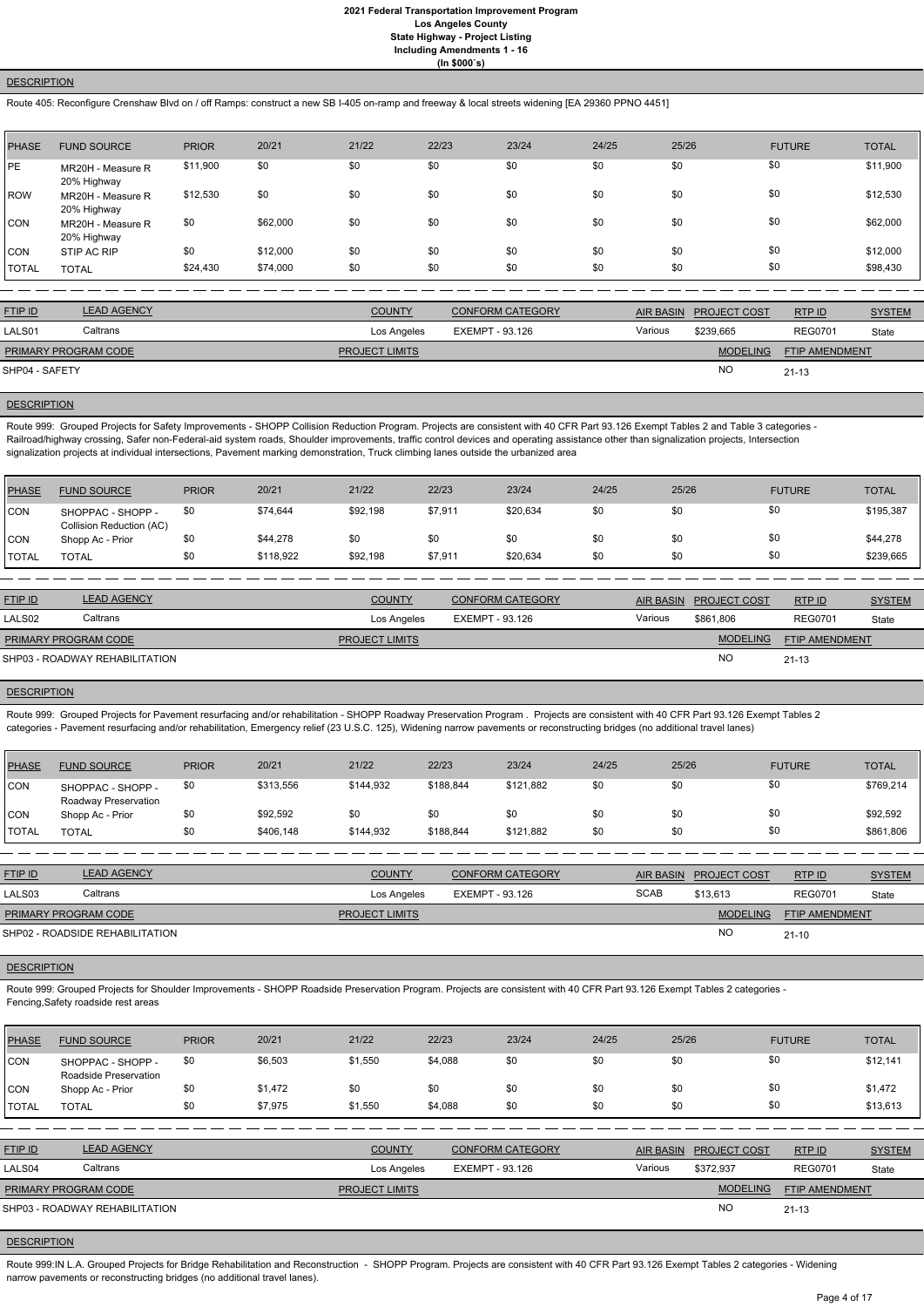| PHASE        | <b>FUND SOURCE</b>                                   | <b>PRIOR</b> | 20/21     | 21/22    | 22/23    | 23/24     | 24/25 | 25/26 | <b>FUTURE</b> | <b>TOTAL</b> |
|--------------|------------------------------------------------------|--------------|-----------|----------|----------|-----------|-------|-------|---------------|--------------|
| <b>CON</b>   | SHOPPAC - SHOPP -<br><b>Bridge Preservation (AC)</b> | \$0          | \$74,358  | \$68,771 | \$21,574 | \$120,643 | \$0   | \$0   | \$0           | \$285,346    |
| <b>CON</b>   | Shopp Ac - Prior                                     | \$0          | \$87,591  | \$0      | \$0      | \$0       | \$0   | \$0   | \$0           | \$87,591     |
| <b>TOTAL</b> | TOTAL                                                | \$0          | \$161,949 | \$68,771 | \$21,574 | \$120,643 | \$0   | \$0   | \$0           | \$372,937    |

| <b>FTIP ID</b>              | <b>LEAD AGENCY</b> | <b>COUNTY</b>         | <b>CONFORM CATEGORY</b> |         | AIR BASIN PROJECT COST | RTPID                 | <b>SYSTEM</b> |
|-----------------------------|--------------------|-----------------------|-------------------------|---------|------------------------|-----------------------|---------------|
| LALS <sub>06</sub>          | Caltrans           | Los Angeles           | EXEMPT - 93.126         | Various | \$292.880              | <b>REG0701</b>        | State         |
| <b>PRIMARY PROGRAM CODE</b> |                    | <b>PROJECT LIMITS</b> |                         |         | <b>MODELING</b>        | <b>FTIP AMENDMENT</b> |               |
| SHP04 - SAFETY              |                    |                       |                         |         | <b>NO</b>              | $21 - 13$             |               |

#### **DESCRIPTION**

Route 999: Grouped Projects for Safety Improvements - SHOPP Mobility Program. Projects are consistent with 40 CFR Part 93.126 Exempt Tables 2 and Table 3 categories - Railroad/highway crossing, Safer non-Federal-aid system roads, Shoulder improvements, traffic control devices and operating assistance other than signalization projects, Intersection signalization projects at individual intersections, Pavement marking demonstration, Truck climbing lanes outside the urbanized area

| <b>PHASE</b>  | <b>FUND SOURCE</b>                 | <b>PRIOR</b> | 20/21    | 21/22    | 22/23    | 23/24    | 24/25 | 25/26 | <b>FUTURE</b> | <b>TOTAL</b> |
|---------------|------------------------------------|--------------|----------|----------|----------|----------|-------|-------|---------------|--------------|
| CON           | SHOPPAC - SHOPP -<br>Mobility (AC) | \$0          | \$50,213 | \$81,709 | \$68,021 | \$73,646 | \$0   | \$0   | \$0           | \$273,589    |
| CON           | Shopp Ac - Prior                   | \$0          | \$19,291 | \$0      | \$0      | \$0      | \$0   | \$0   | \$0           | \$19,291     |
| <b>ITOTAL</b> | <b>TOTAL</b>                       | \$0          | \$69,504 | \$81,709 | \$68,021 | \$73,646 | \$0   | \$0   | \$0           | \$292,880    |

Route 999: Grouped Projects for Emergency Repair - SHOPP Emergency Response Program. Projects are consistent with 40 CFR Part 93.126 Exempt Tables 2 categories - Repair damage caused by natural disasters, civil unrest, or terrorist acts. This applies to damages that do not qualify for Federal Emergency Relief funds or to damages that qualify for federal Emergency Relief funds but extend beyond the Federally declared disaster period.

| <b>FTIP ID</b>              | <b>LEAD AGENCY</b> | <b>COUNTY</b>         | <b>CONFORM CATEGORY</b> |         | AIR BASIN PROJECT COST | RTPID          | <b>SYSTEM</b> |
|-----------------------------|--------------------|-----------------------|-------------------------|---------|------------------------|----------------|---------------|
| LALS07                      | Caltrans           | Los Angeles           | EXEMPT - 93.126         | Various | \$353,509              | <b>REG0701</b> | State         |
| <b>PRIMARY PROGRAM CODE</b> |                    | <b>PROJECT LIMITS</b> |                         |         | <b>MODELING</b>        | FTIP AMENDMENT |               |
| SHP01 - OPERATIONS          |                    |                       |                         |         | NC                     | $21 - 13$      |               |

### **DESCRIPTION**

Route 999: Grouped Projects for Safety Improvements - SHOPP Mandates Program. Projects are consistent with 40 CFR Part 93.126 Exempt Tables 2 and Table 3 categories - Railroad/highway crossing, Safer non-Federal-aid system roads, Shoulder improvements, traffic control devices and operating assistance other than signalization projects, Intersection signalization projects at individual intersections, Pavement marking demonstration, Truck climbing lanes outside the urbanized area

Route 999: Grouped Projects for Safety Improvements, Shoulder Improvements, Pavement resurfacing and/or rehabilitation - Minor Program. Projects are consistent with 40 CFR Part 93.126 Exempt Tables 2 and Table 3 categories - RR/HWY crossing, Safer non-Fed Aid sys rds, shlder improv, traffic control devices & operating assistance other than signalizPavement resurfacing and/or rehabilitation.

| PHASE        | <b>FUND SOURCE</b>                 | <b>PRIOR</b> | 20/21     | 21/22     | 22/23    | 23/24 | 24/25 | 25/26 | <b>FUTURE</b> | <b>TOTAL</b> |
|--------------|------------------------------------|--------------|-----------|-----------|----------|-------|-------|-------|---------------|--------------|
| <b>CON</b>   | SHOPPAC - SHOPP -<br>Mandates (AC) | \$0          | \$67,715  | \$191,604 | \$31,321 | \$0   | \$0   | \$0   | \$0           | \$290,640    |
| <b>CON</b>   | Shopp Ac - Prior                   | \$0          | \$62,869  | \$0       | \$0      | \$0   | \$0   | \$0   | \$0           | \$62,869     |
| <b>TOTAL</b> | TOTAL                              | \$0          | \$130,584 | \$191,604 | \$31,321 | \$0   | \$0   | \$0   | \$0           | \$353,509    |

| <b>FTIP ID</b>              | <b>LEAD AGENCY</b> | <b>COUNTY</b>         | <b>CONFORM CATEGORY</b> | <b>AIR BASIN</b> | <b>PROJECT COST</b> | RTP ID                | <b>SYSTEM</b> |
|-----------------------------|--------------------|-----------------------|-------------------------|------------------|---------------------|-----------------------|---------------|
| LALS08                      | Caltrans           | Los Angeles           | EXEMPT - 93.126         | Various          | \$167.083           | <b>REG0701</b>        | State         |
| <b>PRIMARY PROGRAM CODE</b> |                    | <b>PROJECT LIMITS</b> |                         |                  | <b>MODELING</b>     | <b>FTIP AMENDMENT</b> |               |
| SHP01 - OPERATIONS          |                    |                       |                         |                  | <b>NO</b>           | $21 - 13$             |               |

#### **DESCRIPTION**

| <b>PHASE</b>   | <b>FUND SOURCE</b>                             | <b>PRIOR</b> | 20/21    | 21/22                 | 22/23           | 23/24                   | 24/25       | 25/26            |                     | <b>FUTURE</b>         | <b>TOTAL</b>  |
|----------------|------------------------------------------------|--------------|----------|-----------------------|-----------------|-------------------------|-------------|------------------|---------------------|-----------------------|---------------|
| ICON           | SHOPPAC - SHOPP -<br><b>Emergency Response</b> | \$0          | \$58,141 | \$48,646              | \$5,318         | \$36,192                | \$0         | \$0              |                     | \$0                   | \$148,297     |
| CON            | Shopp Ac - Prior                               | \$0          | \$18,786 | \$0                   | \$0             | \$0                     | \$0         | \$0              |                     | \$0                   | \$18,786      |
| <b>TOTAL</b>   | <b>TOTAL</b>                                   | \$0          | \$76,927 | \$48,646              | \$5,318         | \$36,192                | \$0         | \$0              |                     | \$0                   | \$167,083     |
|                |                                                |              |          |                       |                 |                         |             |                  |                     |                       |               |
| FTIP ID        | <b>LEAD AGENCY</b>                             |              |          | <b>COUNTY</b>         |                 | <b>CONFORM CATEGORY</b> |             | <b>AIR BASIN</b> | <b>PROJECT COST</b> | RTPID                 | <b>SYSTEM</b> |
| LALS09         | Caltrans                                       |              |          | Los Angeles           | EXEMPT - 93.126 |                         | <b>SCAB</b> |                  | \$23,956            | 1AL04                 | State         |
|                | <b>PRIMARY PROGRAM CODE</b>                    |              |          | <b>PROJECT LIMITS</b> |                 |                         |             |                  | <b>MODELING</b>     | <b>FTIP AMENDMENT</b> |               |
| LUM03 - SAFETY |                                                |              |          |                       |                 |                         |             |                  | <b>NO</b>           | $21 - 10$             |               |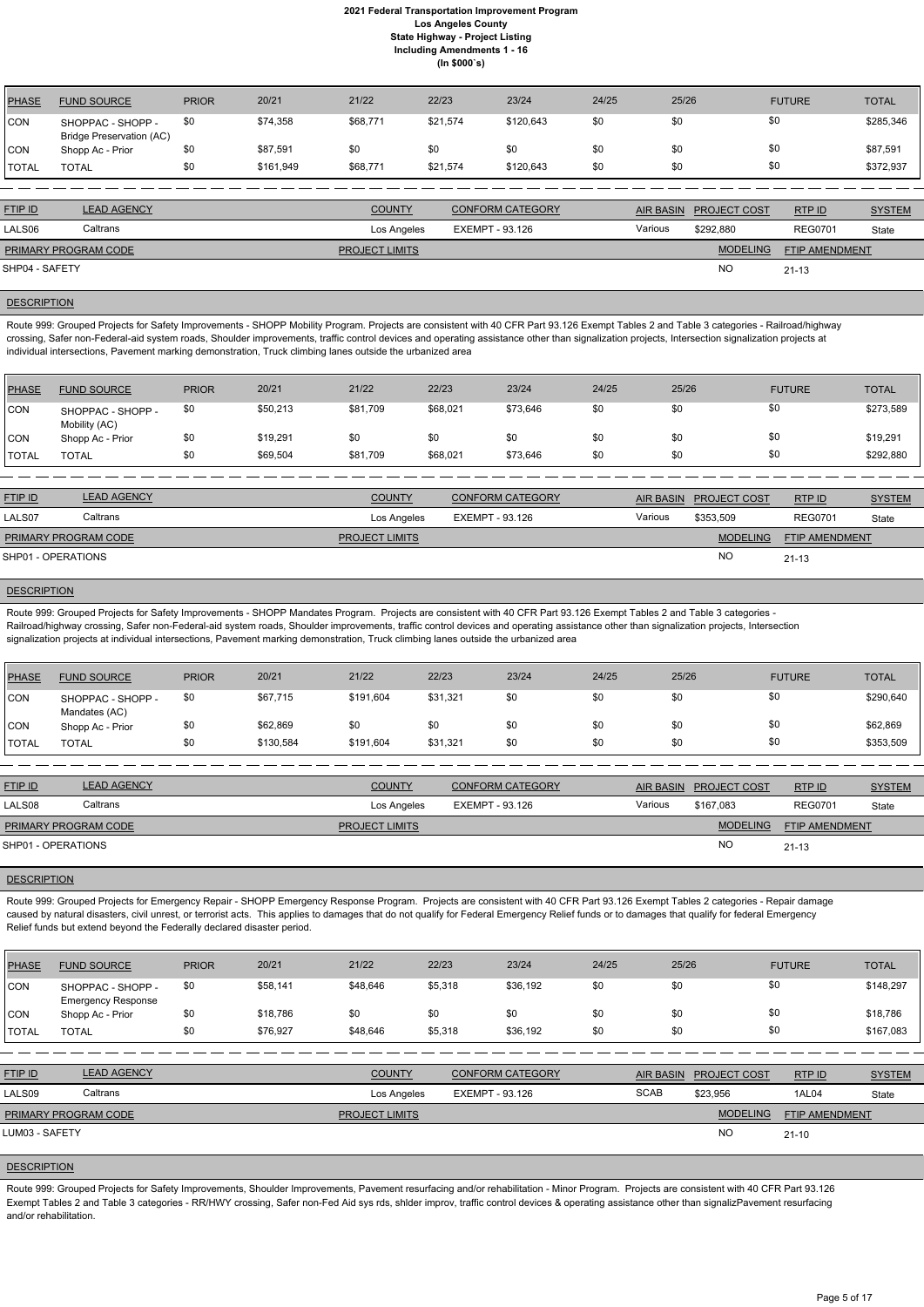|                |                              |              |          |               | (ln \$000's) |                         |           |                     |               |               |
|----------------|------------------------------|--------------|----------|---------------|--------------|-------------------------|-----------|---------------------|---------------|---------------|
| <b>PHASE</b>   | <b>FUND SOURCE</b>           | <b>PRIOR</b> | 20/21    | 21/22         | 22/23        | 23/24                   | 24/25     | 25/26               | <b>FUTURE</b> | <b>TOTAL</b>  |
| <b>CON</b>     | SHOPP - AC CT Minor<br>Funds | \$0          | \$23,956 | \$0           | \$0          | \$0                     | \$0       | \$0                 | \$0           | \$23,956      |
| TOTAL          | <b>TOTAL</b>                 | \$0          | \$23,956 | \$0           | \$0          | -\$0                    | \$0       | \$0                 | \$0           | \$23,956      |
|                |                              |              |          |               |              |                         |           |                     |               |               |
| <b>FTIP ID</b> | <b>LEAD AGENCY</b>           |              |          | <b>COUNTY</b> |              | <b>CONFORM CATEGORY</b> | AIR BASIN | <b>PROJECT COST</b> | RTP ID        | <b>SYSTEM</b> |

| LA0G411                     | Glendale, City of | Los Angeles           | EXEMPT - 93.126                                                         | <b>SCAB</b> | \$4.520         | 100702                | State |
|-----------------------------|-------------------|-----------------------|-------------------------------------------------------------------------|-------------|-----------------|-----------------------|-------|
| <b>PRIMARY PROGRAM CODE</b> |                   | <b>PROJECT LIMITS</b> |                                                                         |             | <b>MODELING</b> | <b>FTIP AMENDMENT</b> |       |
| NCR42 - SOUND WALLS         |                   |                       | From Pennsylvania Ave. to Lowell Ave. Post Miles: Begin 15.60 End 16.77 |             | <b>NC</b>       | $21 - 00$             |       |

#### **DESCRIPTION**

I-210 Soundwalls between Pennsylvania Ave. to Lowell Ave.

| <b>PHASE</b> | <b>FUND SOURCE</b>               | <b>PRIOR</b> | 20/21   | 21/22 | 22/23 | 23/24 | 24/25 | 25/26 | <b>FUTURE</b> | <b>TOTAL</b> |
|--------------|----------------------------------|--------------|---------|-------|-------|-------|-------|-------|---------------|--------------|
| <b>IPE</b>   | MR20H - Measure R<br>20% Highway | \$1,520      | \$3,000 | \$0   | \$0   | \$0   | \$0   |       | \$0           | \$4,520      |
| <b>TOTAL</b> | TOTAL                            | \$1,520      | \$3,000 | \$0   | \$0   | \$0   | \$0   |       | \$0           | \$4,520      |

| <b>FTIP ID</b>       | <b>LEAD AGENCY</b>                                    | <b>COUNTY</b>         | <b>CONFORM CATEGORY</b>                                               |             | AIR BASIN PROJECT COST | RTP ID         | <b>SYSTEM</b> |
|----------------------|-------------------------------------------------------|-----------------------|-----------------------------------------------------------------------|-------------|------------------------|----------------|---------------|
| LA0D450              | Industry, City of                                     | Los Angeles           | NON-EXEMPT                                                            | <b>SCAB</b> | \$257,900              | 1M0104         | State         |
| PRIMARY PROGRAM CODE |                                                       | <b>PROJECT LIMITS</b> |                                                                       |             | <b>MODELING</b>        | FTIP AMENDMENT |               |
| RS.                  | CAX63 - HIGHWAY/ROAD IMP - LANE ADD'S (NO HOV LANES): |                       | From west junction to east junction Post Miles: Begin 30.40 End 24.50 |             | <b>YES</b>             | 21-05          |               |

# **DESCRIPTION**

Design and construction of one soundwall segment within the City of La Canada Flintridge on the eastbound side I-210 R/W (Soundwall Project Phase 2). The funding is Measure R - Arroyo Verdugo Subregion.

RECONSTRUCT SR 60/GRAND AV INTERCHANGE - WIDEN GRAND AV: SB ADD 1THRU LN (2 EXSTNG); NB ADD 1 THRU LN (3 EXSTNG), REPLACE GRAND AV OC, ADD EB LOOP ON-RAMP, CONSTRUCT ADDITIONAL EB THRU LN FROM GRAND AVE TRAP LN TO SR57 ADD LN, ADD TWO BYPASS RAMP CONNECTORS, ADD AUX LNS EB AND WB FROM EAST TO WEST JUNCTION OF THE CONFLUENCE.

| PHASE        | <b>FUND SOURCE</b> | <b>PRIOR</b> | 20/21 | 21/22     | 22/23 | 23/24 | 24/25 | 25/26 | <b>FUTURE</b> | <b>TOTAL</b> |
|--------------|--------------------|--------------|-------|-----------|-------|-------|-------|-------|---------------|--------------|
| <b>PE</b>    | AGENCY - Agency    | \$8,500      | \$0   | \$0       | \$0   | \$0   | \$0   | \$0   | \$0           | \$8,500      |
| <b>IPE</b>   | CITY - City Funds  | \$7,500      | \$0   | \$0       | \$0   | \$0   | \$0   | \$0   | \$0           | \$7,500      |
| ROW          | CITY - City Funds  | \$26,000     | \$0   | \$0       | \$0   | \$0   | \$0   | \$0   | \$0           | \$26,000     |
| <b>CON</b>   | CITY - City Funds  | \$0          | \$0   | \$215,900 | \$0   | \$0   | \$0   | \$0   | \$0           | \$215,900    |
| <b>TOTAL</b> | <b>TOTAL</b>       | \$42,000     | \$0   | \$215,900 | \$0   | \$0   | \$0   | \$0   | \$0           | \$257,900    |

| <b>FTIP ID</b>       | <b>LEAD AGENCY</b>            | <b>COUNTY</b>         | CONFORM CATEGORY                                                        | <b>AIR BASIN</b> | <b>PROJECT COST</b> | RTPID                 | <b>SYSTEM</b> |
|----------------------|-------------------------------|-----------------------|-------------------------------------------------------------------------|------------------|---------------------|-----------------------|---------------|
| LA0G1275             | La Canada Flintridge, City of | Los Angeles           | EXEMPT - 93.126                                                         | <b>SCAB</b>      | \$1.800             | LA990921              | State         |
| PRIMARY PROGRAM CODE |                               | <b>PROJECT LIMITS</b> |                                                                         |                  | <b>MODELING</b>     | <b>FTIP AMENDMENT</b> |               |
| NCR42 - SOUND WALLS  |                               | Begin 19.00 End 19.21 | From N/B to E/B SR2 to I-210 Connector to Alta Canyada Road Post Miles: |                  |                     | $21 - 01$             |               |

# **DESCRIPTION**

| <b>PHASE</b>               | <b>FUND SOURCE</b>               | <b>PRIOR</b> | 20/21 | 21/22                                                                 | 22/23           | 23/24                   | 24/25       | 25/26            |                                   | <b>FUTURE</b> | <b>TOTAL</b>  |
|----------------------------|----------------------------------|--------------|-------|-----------------------------------------------------------------------|-----------------|-------------------------|-------------|------------------|-----------------------------------|---------------|---------------|
| <b>IPE</b>                 | MR20H - Measure R<br>20% Highway | \$280        | \$0   | \$0                                                                   | \$0             | \$0                     | \$0         | \$0              | \$0                               |               | \$280         |
| <b>ROW</b>                 | MR20H - Measure R<br>20% Highway | \$55         | \$0   | \$0                                                                   | \$0             | \$0                     | \$0         | \$0              | \$0                               |               | \$55          |
| ICON                       | MR20H - Measure R<br>20% Highway | \$865        | \$600 | \$0                                                                   | \$0             | \$0                     | \$0         | \$0              | \$0                               |               | \$1,465       |
| <b>TOTAL</b>               | <b>TOTAL</b>                     | \$1,200      | \$600 | \$0                                                                   | \$0             | \$0                     | \$0         | \$0              | \$0                               |               | \$1,800       |
|                            |                                  |              |       |                                                                       |                 |                         |             |                  |                                   |               |               |
| <b>FTIP ID</b>             | <b>LEAD AGENCY</b>               |              |       | <b>COUNTY</b>                                                         |                 | <b>CONFORM CATEGORY</b> |             | <b>AIR BASIN</b> | <b>PROJECT COST</b>               | RTP ID        | <b>SYSTEM</b> |
| LA9918775                  | La Canada Flintridge, City of    |              |       | Los Angeles                                                           | EXEMPT - 93.126 |                         | <b>SCAB</b> |                  | \$12,000                          | 100702        | State         |
| PRIMARY PROGRAM CODE       |                                  |              |       | <b>PROJECT LIMITS</b>                                                 |                 |                         |             |                  | <b>MODELING</b><br>FTIP AMENDMENT |               |               |
| <b>NCR42 - SOUND WALLS</b> |                                  |              |       | From Alta Canyada Rd to Foothill BI Post Miles: Begin 19.05 End 20.94 |                 |                         |             |                  |                                   | $21 - 01$     |               |

## **DESCRIPTION**

Design and construct Soundwalls S311 on eastbound I210 east of the Alta Canyada Road overpass PM 19.05 to 19.33, S335 eastbound I210 on top of I-210 bridge overpassing Foothill Boulevard PM 20.55 to 20.85, and S336 on westbound I210 on top of I210 bridge overpassing Foothill Boulevard PM 20.50 to 20.94. The purpose of this project is to reduce existing noise levels on I210 through La Canada Flintridge.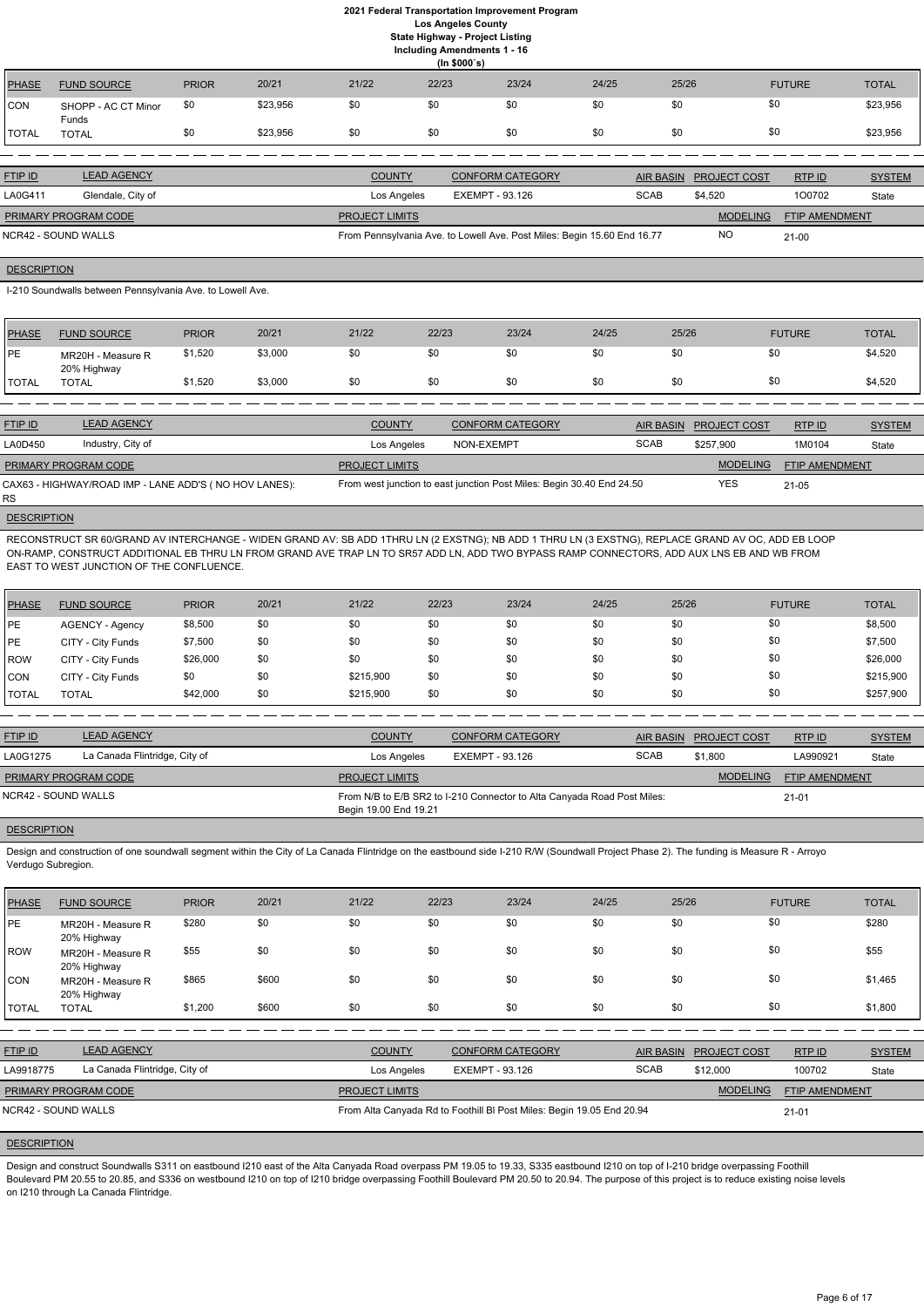**(In \$000`s)** PHASE FUND SOURCE PRIOR 20/21 21/22 22/23 23/24 24/25 25/26 FUTURE TOTAL PE MR20H - Measure R 20% Highway \$530 \$820 \$0 \$0 \$0 \$0 \$0 \$0 \$0 \$0 \$0 \$0 \$0 \$1,350 CON MR20H - Measure R 20% Highway \$0 \$0 \$2,362 \$0 \$0 \$0 \$0 \$0 \$0 \$0 \$0 \$0 \$0 \$2,362 CON PC25 - Los Angeles County Proposition \$0 \$0 \$3,288 \$0 \$0 \$0 \$0 \$0 \$0 \$0 \$0 \$0 \$0 \$3,288 CON SB1 LOCAL PARTNERSHIP \$0 \$0 \$5,000 \$0 \$0 \$0 \$0 \$0 \$5,000 TOTAL TOTAL \$530 \$820 \$10,650 \$0 \$0 \$0 \$0 \$0 \$12,000

| <b>FTIP ID</b>       | <b>LEAD AGENCY</b>            | <b>COUNTY</b>         | <b>CONFORM CATEGORY</b>                                                 |             | AIR BASIN PROJECT COST | RTPID          | <b>SYSTEM</b> |
|----------------------|-------------------------------|-----------------------|-------------------------------------------------------------------------|-------------|------------------------|----------------|---------------|
| LA9918986            | La Canada Flintridge, City of | Los Angeles           | EXEMPT - 93.126                                                         | <b>SCAB</b> | \$11,000               | 1AL04          | State         |
| PRIMARY PROGRAM CODE |                               | <b>PROJECT LIMITS</b> |                                                                         |             | <b>MODELING</b>        | FTIP AMENDMENT |               |
| NCR42 - SOUND WALLS  |                               |                       | From Waltonia Dr UC to Oakwood Ave OC Post Miles: Begin 18.47 End 20.32 |             |                        | 21-03          |               |

# **DESCRIPTION**

Design and construct soundwall segments S298 northside of I-210 from 0.05 miles west of Waltonia Dr UC to Glenhaven Dr; S300 on north side of I-210 from La Granada Way to Vista Place; S318 on north side of I-210 from La Canada Blvd to Angeles Crest Highway; and S326 on north side of I-210 Commonwealth Ave to to 0.02 miles west of Oakwood Ave OC. The purpose of the project is to reduce existing noise levels to nearby communities.

| <b>PHASE</b> | <b>FUND SOURCE</b>                     | <b>PRIOR</b> | 20/21 | 21/22   | 22/23   | 23/24 | 24/25 | 25/26 | <b>FUTURE</b> | <b>TOTAL</b> |
|--------------|----------------------------------------|--------------|-------|---------|---------|-------|-------|-------|---------------|--------------|
| PE           | STAL-S - State<br>Legislature - State  | \$0          | \$700 | \$1,300 | \$0     | \$0   | \$0   | \$0   | \$0           | \$2,000      |
| <b>ROW</b>   | STAL-S - State<br>Legislature - State  | \$0          | \$100 | \$900   | \$0     | \$0   | \$0   | \$0   | \$0           | \$1,000      |
| <b>CON</b>   | <b>SB1 LOCAL</b><br><b>PARTNERSHIP</b> | \$0          | \$0   | \$0     | \$5,500 | \$0   | \$0   | \$0   | \$0           | \$5,500      |
| <b>CON</b>   | STAL-S - State<br>Legislature - State  | \$0          | \$0   | \$0     | \$2,500 | \$0   | \$0   | \$0   | \$0           | \$2,500      |
| <b>TOTAL</b> | <b>TOTAL</b>                           | \$0          | \$800 | \$2,200 | \$8,000 | \$0   | \$0   | \$0   | \$0           | \$11,000     |

| <b>COUNTY</b>         | <b>AIR BASIN</b> |                                                                                                                  | RTP ID                | <b>SYSTEM</b> |
|-----------------------|------------------|------------------------------------------------------------------------------------------------------------------|-----------------------|---------------|
| Los Angeles           | <b>SCAB</b>      | \$3,169                                                                                                          | LA990921              | State         |
| <b>PROJECT LIMITS</b> |                  | <b>MODELING</b>                                                                                                  | <b>FTIP AMENDMENT</b> |               |
|                       |                  | NO                                                                                                               | 21-03                 |               |
|                       |                  | <b>CONFORM CATEGORY</b><br>EXEMPT - 93.126<br>From Spring Street to Coyote Creek Post Miles: Begin 1.78 End 1.93 | <b>PROJECT COST</b>   |               |

# **DESCRIPTION**

Northbound I-605 at Spring Street Soundwall Construction (880 LF).

| <b>PHASE</b> | <b>FUND SOURCE</b>               | <b>PRIOR</b> | 20/21   | 21/22 | 22/23 | 23/24 | 24/25 | 25/26 | <b>FUTURE</b> | <b>TOTAL</b> |
|--------------|----------------------------------|--------------|---------|-------|-------|-------|-------|-------|---------------|--------------|
| PE           | MR20H - Measure R<br>20% Highway | \$350        | \$300   | \$0   | \$0   | \$0   | \$0   | \$0   | \$0           | \$650        |
| <b>CON</b>   | MR20H - Measure R<br>20% Highway | \$0          | \$2,519 | \$0   | \$0   | \$0   | \$0   | \$0   | \$0           | \$2,519      |
| <b>TOTAL</b> | <b>TOTAL</b>                     | \$350        | \$2,819 | \$0   | \$0   | \$0   | \$0   | \$0   | \$0           | \$3,169      |

| <b>FTIP ID</b>       | <b>LEAD AGENCY</b> | <b>COUNTY</b>         | <b>CONFORM CATEGORY</b>                                                | AIR BASIN   | <b>PROJECT COST</b> | RTPID                 | <b>SYSTEM</b> |
|----------------------|--------------------|-----------------------|------------------------------------------------------------------------|-------------|---------------------|-----------------------|---------------|
| LA9919085            | Los Angeles County | Los Angeles           | EXEMPT - 93.126                                                        | <b>SCAB</b> | \$3,044             | 1AL04                 | State         |
| PRIMARY PROGRAM CODE |                    | <b>PROJECT LIMITS</b> |                                                                        |             | <b>MODELING</b>     | <b>FTIP AMENDMENT</b> |               |
| NCR42 - SOUND WALLS  |                    | 16.80                 | From Pennsylvania Avenue to Waltonia Drive Post Miles: Begin 18.55 End |             |                     | $21 - 12$             |               |

Install Soundwalls along Interstate 210 freeway in the unincroporated area of La Crescenta. Soundwalls are proposed on both the eastbound and westbound directions of the freeway.

| <b>PHASE</b>   | <b>FUND SOURCE</b>                             | <b>PRIOR</b> | 20/21 | 21/22                 | 22/23 | 23/24                                                   | 24/25   | 25/26            |                     | <b>FUTURE</b>  | <b>TOTAL</b>  |
|----------------|------------------------------------------------|--------------|-------|-----------------------|-------|---------------------------------------------------------|---------|------------------|---------------------|----------------|---------------|
| <b>IPE</b>     | MR20H - Measure R<br>20% Highway               | \$0          | \$0   | \$135                 | \$125 | \$640                                                   | \$640   | \$0              |                     | \$0            | \$1,540       |
| ROW            | MR20H - Measure R<br>20% Highway               | \$0          | \$0   | \$200                 | \$100 | \$602                                                   | \$602   | \$0              |                     | \$0            | \$1,504       |
| <b>TOTAL</b>   | <b>TOTAL</b>                                   | \$0          | \$0   | \$335                 | \$225 | \$1,242                                                 | \$1,242 | \$0              |                     | \$0            | \$3,044       |
|                |                                                |              |       |                       |       |                                                         |         |                  |                     |                |               |
| <b>FTIP ID</b> | <b>LEAD AGENCY</b>                             |              |       | <b>COUNTY</b>         |       | <b>CONFORM CATEGORY</b>                                 |         | <b>AIR BASIN</b> | <b>PROJECT COST</b> | RTP ID         | <b>SYSTEM</b> |
| 1162S012       | Los Angeles County MTA                         |              |       | Los Angeles           |       | <b>EXEMPT/ MODELED</b>                                  |         | <b>SCAB</b>      | \$2,500             | 1162S012       | State         |
|                | PRIMARY PROGRAM CODE                           |              |       | <b>PROJECT LIMITS</b> |       |                                                         |         |                  | <b>MODELING</b>     | FTIP AMENDMENT |               |
|                | CANT9 - NEW HOT LANE(S) REGIONALLY SIGNIFICANT |              |       |                       |       | From U.S. 101 to I-10 Post Miles: Begin 27.50 End 41.60 |         |                  | <b>YES</b>          | 21-09          |               |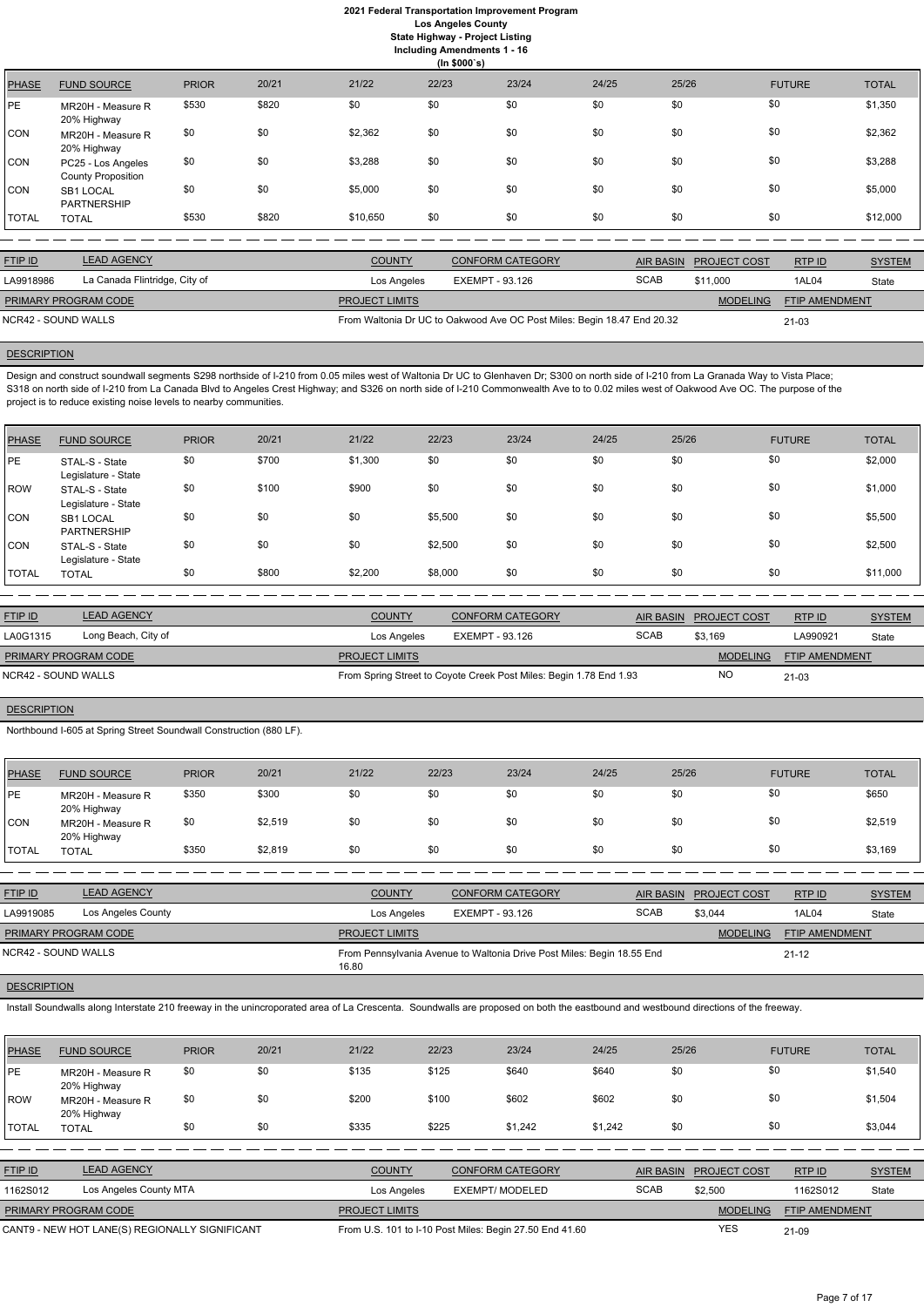#### **DESCRIPTION**

I-405 Sepulveda Pass (Phase 1) ExpressLanes between U.S. 101 and I-10.

| <b>PHASE</b> | <b>FUND SOURCE</b> | <b>PRIOR</b> | 20/21   | 21/22 | 22/23 | 23/24 | 24/25 | 25/26 | <b>FUTURE</b> | <b>TOTAL</b> |
|--------------|--------------------|--------------|---------|-------|-------|-------|-------|-------|---------------|--------------|
| <b>IPE</b>   | Measure M          | \$0          | \$2,500 | \$0   | \$0   | \$0   | \$0   | \$0   | \$0           | \$2,500      |
| <b>TOTAL</b> | <b>TOTAL</b>       | \$0          | \$2,500 | \$0   | \$0   | \$0   | \$0   | \$0   | \$0           | \$2,500      |
|              |                    |              |         |       |       |       |       |       |               |              |

Add 1 mixed flow lane in each direction between Shoreline Dr and SR-91 and between I-105 and SR-60; add 2 truck lanes in each direction between Willow St and Del Amo Blvd; and improve interchanges between Ocean Blvd in Long Beach and SR-60 in East Los Angeles.

| <b>FTIP ID</b>              | <b>LEAD AGENCY</b>                                    | <b>COUNTY</b>         | <b>CONFORM CATEGORY</b>                                     |             | AIR BASIN PROJECT COST | RTP ID         | <b>SYSTEM</b> |
|-----------------------------|-------------------------------------------------------|-----------------------|-------------------------------------------------------------|-------------|------------------------|----------------|---------------|
| LA0B952                     | Los Angeles County MTA                                | Los Angeles           | NON-EXEMPT                                                  | <b>SCAB</b> | \$147.011              | <b>_A0B952</b> | State         |
| <b>PRIMARY PROGRAM CODE</b> |                                                       | <b>PROJECT LIMITS</b> |                                                             |             | <b>MODELING</b>        | FTIP AMENDMENT |               |
| <b>RS</b>                   | CAX63 - HIGHWAY/ROAD IMP - LANE ADD'S (NO HOV LANES): |                       | From Pico/Anaheim to SR-60 Post Miles: Begin 5.00 End 25.00 |             | <b>YES</b>             | $21 - 00$      |               |

**DESCRIPTION** 

| PHASE        | <b>FUND SOURCE</b>                              | <b>PRIOR</b> | 20/21   | 21/22    | 22/23   | 23/24 | 24/25 | 25/26 | <b>FUTURE</b> | <b>TOTAL</b> |
|--------------|-------------------------------------------------|--------------|---------|----------|---------|-------|-------|-------|---------------|--------------|
| PE           | <b>DEMISTE -</b><br>Demonstration - ISTEA       | \$570        | \$0     | \$0      | \$0     | \$0   | \$0   | \$0   | \$0           | \$570        |
| PE           | <b>DEMOSTL-</b><br>Demonstration -              | \$5,500      | \$0     | \$0      | \$0     | \$0   | \$0   | \$0   | \$0           | \$5,500      |
| <b>PE</b>    | GEN - General Funds -<br>Locally Generated      | \$2,000      | \$0     | \$0      | \$0     | \$0   | \$0   | \$0   | \$0           | \$2,000      |
| <b>PE</b>    | LTF - Local<br>Transportation                   | \$1,000      | \$0     | \$0      | \$0     | \$0   | \$0   | \$0   | \$0           | \$1,000      |
| PE           | MR20H - Measure R<br>20% Highway                | \$57,108     | \$7,838 | \$33,727 | \$7,838 | \$0   | \$0   | \$0   | \$0           | \$106,511    |
| <b>PE</b>    | PC25 - Los Angeles<br><b>County Proposition</b> | \$4,430      | \$0     | \$0      | \$0     | \$0   | \$0   | \$0   | \$0           | \$4,430      |
| PE           | PORT - Port Funds                               | \$10,000     | \$0     | \$0      | \$0     | \$0   | \$0   | \$0   | \$0           | \$10,000     |
| PE           | PVT - Private                                   | \$2,000      | \$0     | \$0      | \$0     | \$0   | \$0   | \$0   | \$0           | \$2,000      |
| PE           | STCASHI - State - IIP                           | \$10,000     | \$0     | \$0      | \$0     | \$0   | \$0   | \$0   | \$0           | \$10,000     |
| PE           | STCASHR - State - RIP                           | \$5,000      | \$0     | \$0      | \$0     | \$0   | \$0   | \$0   | \$0           | \$5,000      |
| <b>TOTAL</b> | <b>TOTAL</b>                                    | \$97,608     | \$7,838 | \$33,727 | \$7,838 | \$0   | \$0   | \$0   | \$0           | \$147,011    |

I-605 Bradwell OH to 0.5 mile north of I-10: add GP, HOT, or HOV lane &/or convert HOV to HOT lane. SR-60 Santa Anita Ave OC to 0.5 mile east of Turnbull Cyn Rd UC: add GP lane both directions through I-605/SR-60 interchange, aux lanes from I-605/SR-60 interchange to 7th Ave in EB & Hacienda Blvd in WB. I-10 0.5 mile west of Peck Rd UC to Amar Rd OC: add HOT/HOV direct connector at I-605/I-10 interchange (NB to WB/WB to NB). Improve I-605 & SR-60 mainline, ramps, interchanges, & aux lanes.

| <b>FTIP ID</b>              | <b>LEAD AGENCY</b>     | <b>COUNTY</b>         | CONFORM CATEGORY                                                 |             | AIR BASIN PROJECT COST | <b>RTP ID</b>         | <b>SYSTEM</b> |
|-----------------------------|------------------------|-----------------------|------------------------------------------------------------------|-------------|------------------------|-----------------------|---------------|
| LA0G086                     | Los Angeles County MTA | Los Angeles           | NON-EXEMPT                                                       | <b>SCAB</b> | \$7.841                | 1160003               | State         |
| <b>PRIMARY PROGRAM CODE</b> |                        | <b>PROJECT LIMITS</b> |                                                                  |             | <b>MODELING</b>        | <b>FTIP AMENDMENT</b> |               |
| PLN40 - PLANNING            |                        |                       | From 30th St. to Figueroa Ave. Post Miles: Begin 20.58 End 20.92 |             | <b>YES</b>             | $21-09$               |               |

### **DESCRIPTION**

THE PROJECT PROPOSES TO BUILD AN ELEVATED HOV/HOT OFF-RAMP CONNECTOR ON THE NORTHBOUND I-110 BETWEEN 28TH STREET (PM 20.58) AND FIGUEROA STREET OVERCROSSING (PM 20.92). THE PROPOSED ELEVATED HOV/HOT OFF-RAMP CONNECTOR ON THE NORTHBOUND I-110 BETWEEN 28TH STREET (PM 20.58) AND FIGUEROA STREET OVERCROSSING (PM 20.92) WOULD BYPASS THE BOTTLENECK INTERSECTIONS AT ADAMS BLVD AND FLOWER STREET AND ELIMINATE THE DELAY BY PROVIDING THE DIRECT ACCESS TO FIGUEROA STREET.

| <b>PHASE</b> | <b>FUND SOURCE</b>                                | <b>PRIOR</b> | 20/21 | 21/22                 | 22/23                                                               | 23/24                   | 24/25 | 25/26            |                     | <b>FUTURE</b>  | <b>TOTAL</b>  |
|--------------|---------------------------------------------------|--------------|-------|-----------------------|---------------------------------------------------------------------|-------------------------|-------|------------------|---------------------|----------------|---------------|
| <b>PE</b>    | <b>DEMISTE -</b><br>Demonstration - ISTEA         | \$6,273      | \$0   | \$0                   | \$0                                                                 | \$0                     | \$0   | \$0              |                     | \$0            | \$6,273       |
| <b>IPE</b>   | LTF - Local<br>Transportation                     | \$445        | \$0   | \$0                   | \$0                                                                 | \$0                     | \$0   | \$0              |                     | \$0            | \$445         |
| <b>IPE</b>   | PC25 - Los Angeles<br><b>County Proposition</b>   | \$581        | \$0   | \$542                 | \$0                                                                 | \$0                     | \$0   | \$0              |                     | \$0            | \$1,123       |
| <b>TOTAL</b> | <b>TOTAL</b>                                      | \$7,299      | \$0   | \$542                 | \$0                                                                 | \$0                     | \$0   | \$0              |                     | \$0            | \$7,841       |
|              |                                                   |              |       |                       |                                                                     |                         |       |                  |                     |                |               |
| FTIP ID      | <b>LEAD AGENCY</b>                                |              |       | <b>COUNTY</b>         |                                                                     | <b>CONFORM CATEGORY</b> |       | <b>AIR BASIN</b> | <b>PROJECT COST</b> | RTP ID         | <b>SYSTEM</b> |
| LA0G1115     | Los Angeles County MTA                            |              |       | Los Angeles           | NON-EXEMPT                                                          |                         |       | <b>SCAB</b>      | \$38,559            | 1163S011       | State         |
|              | PRIMARY PROGRAM CODE                              |              |       | <b>PROJECT LIMITS</b> |                                                                     |                         |       |                  | <b>MODELING</b>     | FTIP AMENDMENT |               |
|              | CAX62 - HIGHWAY/ROAD IMP-LANE ADD'S W/ HOV LN: RS |              |       |                       | From Rivera Road to Ramona Avenue Post Miles: Begin 11.40 End 21.10 |                         |       |                  | <b>YES</b>          | $21-00$        |               |

| <b>PHASE</b>  | <b>FUND SOURCE</b>               | <b>PRIOR</b> | 20/21 | 21/22 | 22/23 | 23/24 | 24/25 | 25/26 | <b>FUTURE</b> | <b>TOTAL</b> |
|---------------|----------------------------------|--------------|-------|-------|-------|-------|-------|-------|---------------|--------------|
| PE            | MR20H - Measure R<br>20% Highway | \$37,650     | \$909 | \$0   | \$0   | \$0   | \$0   | \$0   | \$0           | \$38,559     |
| <b>ITOTAL</b> | <b>TOTAL</b>                     | \$37,650     | \$909 | \$0   | \$0   | \$0   | \$0   | \$0   | \$0           | \$38,559     |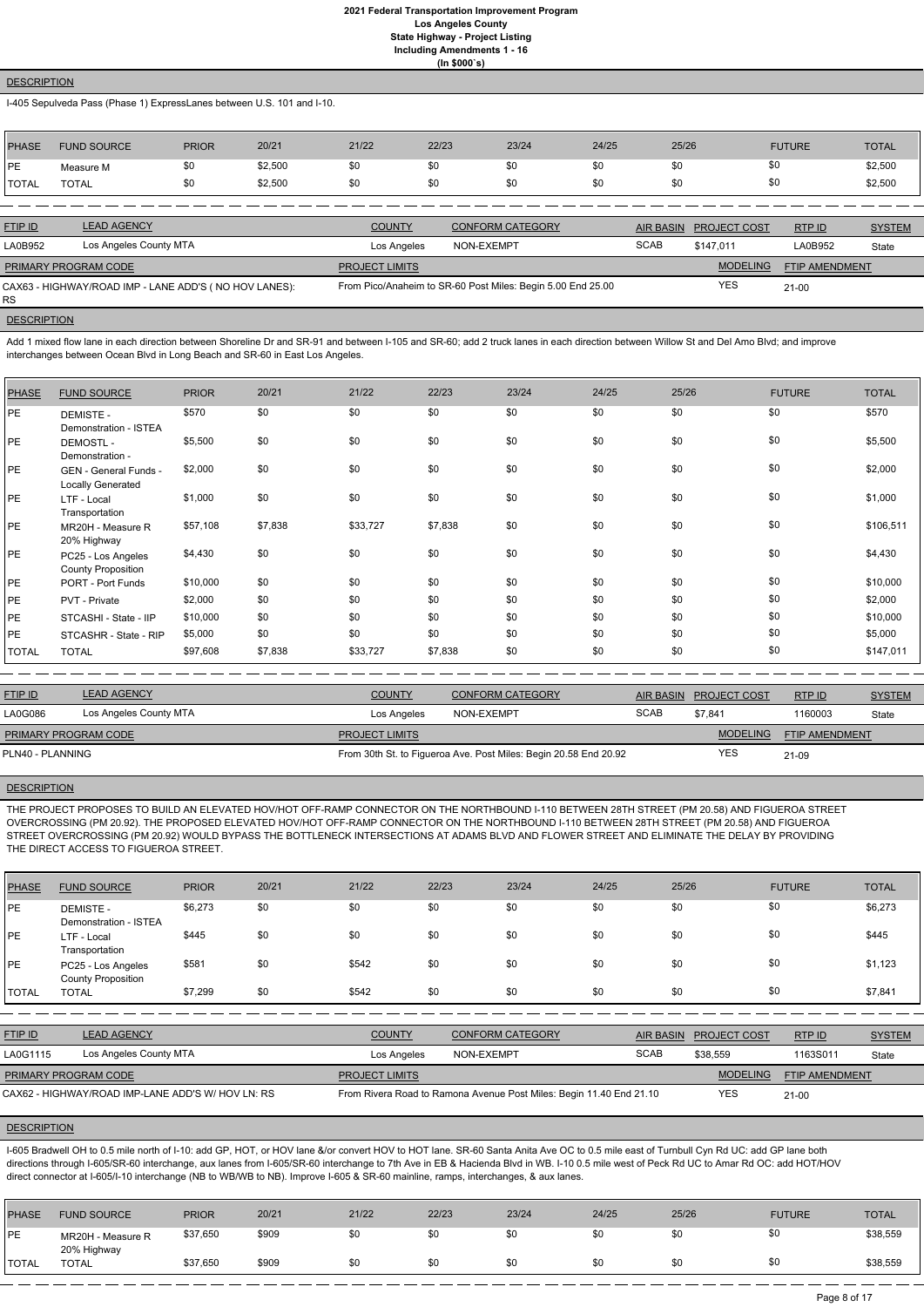**(In \$000`s)** FTIP ID LEAD AGENCY COUNTY CONFORM CATEGORY AIR BASIN PROJECT COST RTP ID SYSTEM AND STREM MODELING FTIP AMENDMENT RTP ID LA0G1118 Los Angeles County MTA **Los Angeles** NON-EXEMPT SCAB \$46,894 1163S010 State YES 1163S010 21-01 **PROJECT LIMITS** CAX62 - HIGHWAY/ROAD IMP-LANE ADD'S W/ HOV LN: RS From Excelsior Dr U/C to Rivera Road Post Miles: Begin 6.30 End 11.40 PRIMARY PROGRAM CODE

## **DESCRIPTION**

I-605 from Fairton St. UC to Bradwell OH: add GP lane, HOT, or HOV lane &/or convert HOV to HOT lane. I-105 from Bellflower Blvd OC to Studebaker Rd: add HOV lane both directions through the I-605/I-5 interchange. I-5 from Florence Ave OC to Rio Hondo Channel: add HOT/HOV direct connectors at I-605/I-105 interchange (NB to WB, WB to NB & SB to WB, WB to SB). Improve I-605 & I-5 mainline, ramps, interchanges, & aux lanes.

| PHASE        | <b>FUND SOURCE</b>               | <b>PRIOR</b> | 20/21   | 21/22    | 22/23 | 23/24 | 24/25 | 25/26 | <b>FUTURE</b> | <b>TOTAL</b> |
|--------------|----------------------------------|--------------|---------|----------|-------|-------|-------|-------|---------------|--------------|
| PE           | MR20H - Measure R<br>20% Highway | \$27,724     | \$1,000 | \$0      | \$0   | \$0   | \$0   | \$0   | \$0           | \$28,724     |
| <b>IPE</b>   | STIP AC RIP                      | \$0          | \$0     | \$18,170 | \$0   | \$0   | \$0   | \$0   | \$0           | \$18,170     |
| <b>TOTAL</b> | <b>TOTAL</b>                     | \$27,724     | \$1,000 | \$18,170 | \$0   | \$0   | \$0   | \$0   | \$0           | \$46,894     |

| <b>FTIP ID</b>       | <b>LEAD AGENCY</b>                                    | <b>COUNTY</b>         | <b>CONFORM CATEGORY</b>                                               |             | AIR BASIN PROJECT COST | RTP ID         | <b>SYSTEM</b> |
|----------------------|-------------------------------------------------------|-----------------------|-----------------------------------------------------------------------|-------------|------------------------|----------------|---------------|
| LA0G1119             | Los Angeles County MTA                                | Los Angeles           | NON-EXEMPT                                                            | <b>SCAB</b> | \$157.400              | 1163S012       | State         |
| PRIMARY PROGRAM CODE |                                                       | <b>PROJECT LIMITS</b> |                                                                       |             | <b>MODELING</b>        | FTIP AMENDMENT |               |
| RS.                  | CAX63 - HIGHWAY/ROAD IMP - LANE ADD'S (NO HOV LANES): |                       | From Studebaker Rd to Shoemaker Ave Post Miles: Begin 16.90 End 19.80 |             | <b>YES</b>             | $21 - 05$      |               |

#### **DESCRIPTION**

SB I-605 loop on and off ramp removal and reconfiguration of the existing interchange at Beverly Blvd. The southbound I-605 collector-distributor road will be removed from the mainline and the new ramps will merge/diverge directly from the mainline.

Improvements consist of adding an additional general purpose lane and on/off ramp improvements.

Proposed improvements on the I-605 connector South St. off ramp by adding storage capacity and improving operations. Increasing lanes from 3 to 4 S/B and 2 to 3 N/B. Adding TDC in FY 21/22 of CON for \$2,046.

| <b>PHASE</b> | <b>FUND SOURCE</b>                  | <b>PRIOR</b> | 20/21   | 21/22 | 22/23     | 23/24 | 24/25 | 25/26 | <b>FUTURE</b> | <b>TOTAL</b> |
|--------------|-------------------------------------|--------------|---------|-------|-----------|-------|-------|-------|---------------|--------------|
| PE           | MR20H - Measure R<br>20% Highway    | \$8,000      | \$0     | \$0   | \$0       | \$0   | \$0   | \$0   | \$0           | \$8,000      |
| PE           | <b>SB1 TRADE</b><br><b>CORRIDOR</b> | \$3,000      | \$0     | \$0   | \$0       | \$0   | \$0   | \$0   | \$0           | \$3,000      |
| PE           | STIP AC RIP                         | \$9,000      | \$0     | \$0   | \$0       | \$0   | \$0   | \$0   | \$0           | \$9,000      |
| <b>ROW</b>   | MR20H - Measure R<br>20% Highway    | \$0          | \$6,000 | \$0   | \$0       | \$0   | \$0   | \$0   | \$0           | \$6,000      |
| <b>ROW</b>   | SB1 TRADE<br><b>CORRIDOR</b>        | \$14,000     | \$3,100 | \$0   | \$0       | \$0   | \$0   | \$0   | \$0           | \$17,100     |
| <b>CON</b>   | MR20H - Measure R<br>20% Highway    | \$0          | \$0     | \$0   | \$44,630  | \$0   | \$0   | \$0   | \$0           | \$44,630     |
| <b>CON</b>   | SB1 TRADE<br><b>CORRIDOR</b>        | \$0          | \$0     | \$0   | \$69,670  | \$0   | \$0   | \$0   | \$0           | \$69,670     |
| <b>TOTAL</b> | <b>TOTAL</b>                        | \$34,000     | \$9,100 | \$0   | \$114,300 | \$0   | \$0   | \$0   | \$0           | \$157,400    |

| <b>FTIP ID</b>              | <b>LEAD AGENCY</b>                       | <b>COUNTY</b>         | <b>CONFORM CATEGORY</b>                                         | <b>AIR BASIN</b> | <b>PROJECT COST</b> | RTP ID                | <b>SYSTEM</b> |
|-----------------------------|------------------------------------------|-----------------------|-----------------------------------------------------------------|------------------|---------------------|-----------------------|---------------|
| LA0G1451                    | Los Angeles County MTA                   | Los Angeles           | NON-EXEMPT                                                      | <b>SCAB</b>      | \$3,500             | 1163S003              | State         |
| <b>PRIMARY PROGRAM CODE</b> |                                          | <b>PROJECT LIMITS</b> |                                                                 |                  | <b>MODELING</b>     | <b>FTIP AMENDMENT</b> |               |
|                             | CARH3 - INTERCHANGE-MOD/REP/REC-LN ADD'S |                       | From Beverly Blvd to SB I-605 Post Miles: Begin 14.10 End 14.60 |                  | <b>YES</b>          | $21 - 05$             |               |

| <b>PHASE</b> | <b>FUND SOURCE</b>               | <b>PRIOR</b> | 20/21 | 21/22 | 22/23 | 23/24 | 24/25 | 25/26 | <b>FUTURE</b> | <b>TOTAL</b> |
|--------------|----------------------------------|--------------|-------|-------|-------|-------|-------|-------|---------------|--------------|
| PE           | MR20H - Measure R<br>20% Highway | \$2,640      | \$860 |       | \$0   |       |       |       | \$0           | \$3,500      |

| <b>TOTAL</b>       | <b>TOTAL</b>                | \$2.640                | \$860 | \$0                   | \$0 | \$0                                                                         | \$0 | \$0         | \$0                    |                       | \$3,500       |
|--------------------|-----------------------------|------------------------|-------|-----------------------|-----|-----------------------------------------------------------------------------|-----|-------------|------------------------|-----------------------|---------------|
|                    |                             |                        |       |                       |     |                                                                             |     |             |                        |                       |               |
| <b>FTIP ID</b>     | <b>LEAD AGENCY</b>          |                        |       | <b>COUNTY</b>         |     | <b>CONFORM CATEGORY</b>                                                     |     |             | AIR BASIN PROJECT COST | RTP ID                | <b>SYSTEM</b> |
| LA0G1452           |                             | Los Angeles County MTA |       | Los Angeles           |     | NON-EXEMPT                                                                  |     | <b>SCAB</b> | \$22.261               | 1163S004              | State         |
|                    | <b>PRIMARY PROGRAM CODE</b> |                        |       | <b>PROJECT LIMITS</b> |     |                                                                             |     |             | <b>MODELING</b>        | <b>FTIP AMENDMENT</b> |               |
|                    | NCR88 - RAMPS-MODIFY        |                        |       |                       |     | From I-605 interchange to South St off-ramp Post Miles: Begin 3.70 End 4.50 |     |             | <b>YES</b>             | 21-09                 |               |
|                    |                             |                        |       |                       |     |                                                                             |     |             |                        |                       |               |
| <b>DESCRIPTION</b> |                             |                        |       |                       |     |                                                                             |     |             |                        |                       |               |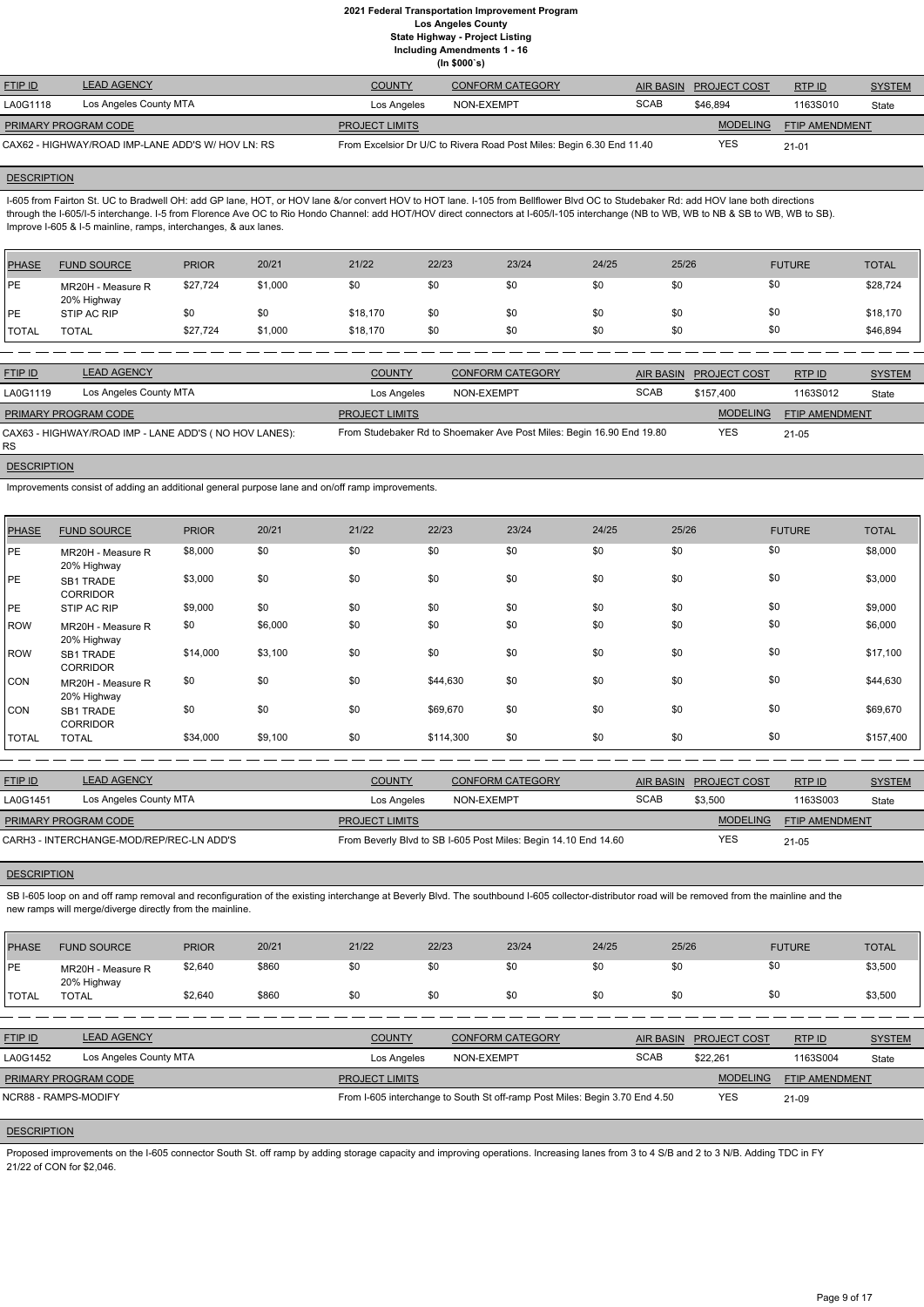# **2021 Federal Transportation Improvement Program Los Angeles County State Highway - Project Listing**

**Including Amendments 1 - 16**

**(In \$000`s)** PHASE FUND SOURCE PRIOR 20/21 21/22 22/23 23/24 24/25 25/26 FUTURE TOTAL PE MR20H - Measure R 20% Highway \$6,416 \$0 \$0 \$0 \$0 \$0 \$0 \$0 \$6,416 ROW MR20H - Measure R 20% Highway \$54 \$0 \$0 \$0 \$0 \$0 \$0 \$0 \$0 \$0 \$0 \$0 \$1 \$54 CON Highway Infrastructure Program (HIP) \$0 \$0 \$15,791 \$0 \$0 \$0 \$0 \$0 \$15,791 TOTAL TOTAL \$6,470 \$0 \$15,791 \$0 \$0 \$0 \$0 \$0 \$22,261

| <b>FTIP ID</b>                                    | <b>LEAD AGENCY</b>     | <b>COUNTY</b>         | <b>CONFORM CATEGORY</b>                                              |             | AIR BASIN PROJECT COST | RTP ID                | <b>SYSTEM</b> |
|---------------------------------------------------|------------------------|-----------------------|----------------------------------------------------------------------|-------------|------------------------|-----------------------|---------------|
| LA0G1453                                          | Los Angeles County MTA | Los Angeles           | NON-EXEMPT                                                           | <b>SCAB</b> | \$86.688               | 1163S005              | State         |
| <b>PRIMARY PROGRAM CODE</b>                       |                        | <b>PROJECT LIMITS</b> |                                                                      |             | <b>MODELING</b>        | <b>FTIP AMENDMENT</b> |               |
| CAX62 - HIGHWAY/ROAD IMP-LANE ADD'S W/ HOV LN: RS |                        |                       | From Atlantic Avenue to Cherry Ave Post Miles: Begin 11.80 End 13.20 |             | YES                    | $21 - 05$             |               |

# **DESCRIPTION**

Add one eastbound auxiliary lane from I-710 to Cherry Avenue undercrossing.

| PHASE        | <b>FUND SOURCE</b>                  | <b>PRIOR</b> | 20/21 | 21/22    | 22/23 | 23/24 | 24/25 | 25/26 | <b>FUTURE</b> | <b>TOTAL</b> |
|--------------|-------------------------------------|--------------|-------|----------|-------|-------|-------|-------|---------------|--------------|
| <b>IPE</b>   | MR20H - Measure R<br>20% Highway    | \$7,395      | \$0   | \$0      | \$0   | \$0   | \$0   | \$0   | \$0           | \$7,395      |
| <b>CON</b>   | MR20H - Measure R<br>20% Highway    | \$0          | \$0   | \$30,961 | \$0   | \$0   | \$0   | \$0   | \$0           | \$30,961     |
| <b>ICON</b>  | <b>SB1 TRADE</b><br><b>CORRIDOR</b> | \$0          | \$0   | \$48,332 | \$0   | \$0   | \$0   | \$0   | \$0           | \$48,332     |
| <b>TOTAL</b> | <b>TOTAL</b>                        | \$7,395      | \$0   | \$79,293 | \$0   | \$0   | \$0   | \$0   | \$0           | \$86,688     |

| <b>FTIP ID</b>       | <b>LEAD AGENCY</b>                                 | <b>COUNTY</b>         | <b>CONFORM CATEGORY</b>                                                 |             | AIR BASIN PROJECT COST | <b>RTPID</b>   | <b>SYSTEM</b> |
|----------------------|----------------------------------------------------|-----------------------|-------------------------------------------------------------------------|-------------|------------------------|----------------|---------------|
| LA0G1456             | Los Angeles County MTA                             | Los Angeles           | EXEMPT - 93.126                                                         | <b>SCAB</b> | \$23.075               | 1163S008       | State         |
| PRIMARY PROGRAM CODE |                                                    | <b>PROJECT LIMITS</b> |                                                                         |             | <b>MODELING</b>        | FTIP AMENDMENT |               |
|                      | NCRH3 - INTERCHANGE-MODIFY/REPLACE/RECONFIGURATION | 22.73 End 23.37       | From 7th Avenue Interchnage to 7th Avenue Interchange Post Miles: Begin |             | <b>NO</b>              | $21-00$        |               |

#### **DESCRIPTION**

Reconfigure the SB I-605 on-ramp by replacing the horseshoe on-ramp with a three lane on-ramp, widen the SB loop off-ramp to three lanes, widen the NB I-605 off-ramp, modify the NB I-605 loop on-ramp, and add a lane to directly connect the NB I-605 on-ramp to both Valley Blvd and Temple Ave. Add a WB through lane on Valley Blvd west of Temple Ave, add a three-lane left turn pocket for the SB I-605 on-ramp, widen SB Temple Ave to three lanes through the Valley Blvd signalized intersection.

Improve 7th Avenue off ramp at WB SR-60. Reconfigure on and off ramps to improve mobility and freeway/arterial operations.

| <b>PHASE</b>  | <b>FUND SOURCE</b>               | <b>PRIOR</b> | 20/21    | 21/22         | 22/23 | 23/24                   | 24/25     | 25/26               | <b>FUTURE</b> | <b>TOTAL</b>  |
|---------------|----------------------------------|--------------|----------|---------------|-------|-------------------------|-----------|---------------------|---------------|---------------|
| <b>PE</b>     | MR20H - Measure R<br>20% Highway | \$3,000      | \$0      | \$0           | \$0   | \$0                     | \$0       | \$0                 | \$0           | \$3,000       |
| <b>ROW</b>    | MR20H - Measure R<br>20% Highway | \$25         | \$50     | \$0           | \$0   | \$0                     | \$0       | \$0                 | \$0           | \$75          |
| <b>CON</b>    | MR20H - Measure R<br>20% Highway | \$10,000     | \$10,000 | \$0           | \$0   | \$0                     | \$0       | \$0                 | \$0           | \$20,000      |
| <b>ITOTAL</b> | <b>TOTAL</b>                     | \$13,025     | \$10,050 | \$0           | \$0   | \$0                     | \$0       | \$0                 | \$0           | \$23,075      |
|               |                                  |              |          |               |       |                         |           |                     |               |               |
| FTIP ID       | <b>LEAD AGENCY</b>               |              |          | <b>COUNTY</b> |       | <b>CONFORM CATEGORY</b> | AIR BASIN | <b>PROJECT COST</b> | RTP ID        | <b>SYSTEM</b> |

| LA0G1457                    | Los Angeles County MTA                   | Los Angeles           | NON-EXEMPT                                                                    | <b>SCAB</b> | \$17.031        | 1163S009              | State |
|-----------------------------|------------------------------------------|-----------------------|-------------------------------------------------------------------------------|-------------|-----------------|-----------------------|-------|
| <b>PRIMARY PROGRAM CODE</b> |                                          | <b>PROJECT LIMITS</b> |                                                                               |             | <b>MODELING</b> | <b>FTIP AMENDMENT</b> |       |
|                             | CARH3 - INTERCHANGE-MOD/REP/REC-LN ADD'S |                       | From 2 miles N of I-605 to .5 miles of I-10 Post Miles: Begin 18.90 End 19.50 |             | YES             | $21 - 00$             |       |

| <b>PHASE</b>                            | <b>FUND SOURCE</b>               | <b>PRIOR</b> | 20/21   | 21/22                                                                                      | 22/23      | 23/24                   | 24/25       | 25/26            |                     | <b>FUTURE</b>  | <b>TOTAL</b>  |
|-----------------------------------------|----------------------------------|--------------|---------|--------------------------------------------------------------------------------------------|------------|-------------------------|-------------|------------------|---------------------|----------------|---------------|
| <b>IPE</b>                              | MR20H - Measure R<br>20% Highway | \$1,879      | \$0     | \$0                                                                                        | \$0        | \$0                     | \$0         | \$0              | \$0                 |                | \$1,879       |
| ROW                                     | MR20H - Measure R<br>20% Highway | \$549        | \$549   | \$548                                                                                      | \$0        | \$0                     | \$0         | \$0              | \$0                 |                | \$1,646       |
| <b>CON</b>                              | MR20H - Measure R<br>20% Highway | \$0          | \$6,753 | \$6,753                                                                                    | \$0        | \$0                     | \$0         | \$0              | \$0                 |                | \$13,506      |
| <b>TOTAL</b>                            | <b>TOTAL</b>                     | \$2,428      | \$7,302 | \$7,301                                                                                    | \$0        | \$0                     | \$0         | \$0              | \$0                 |                | \$17,031      |
|                                         |                                  |              |         |                                                                                            |            |                         |             |                  |                     |                |               |
| FTIP ID                                 | <b>LEAD AGENCY</b>               |              |         | <b>COUNTY</b>                                                                              |            | <b>CONFORM CATEGORY</b> |             | <b>AIR BASIN</b> | <b>PROJECT COST</b> | RTP ID         | <b>SYSTEM</b> |
| LA0G1541                                | Los Angeles County MTA           |              |         | Los Angeles                                                                                | NON-EXEMPT |                         | <b>SCAB</b> |                  | \$335,304           | 1M0104         | State         |
|                                         | PRIMARY PROGRAM CODE             |              |         | <b>PROJECT LIMITS</b>                                                                      |            |                         |             |                  | <b>MODELING</b>     | FTIP AMENDMENT |               |
| CAY72 - NEW OVERCROSS OR UNDERCROSS: GM |                                  |              |         | From South of SR-60 to Prospectors Road Undercrossing Post Miles: Begin<br>34.00 End 33.00 |            |                         |             |                  | <b>YES</b>          | $21-03$        |               |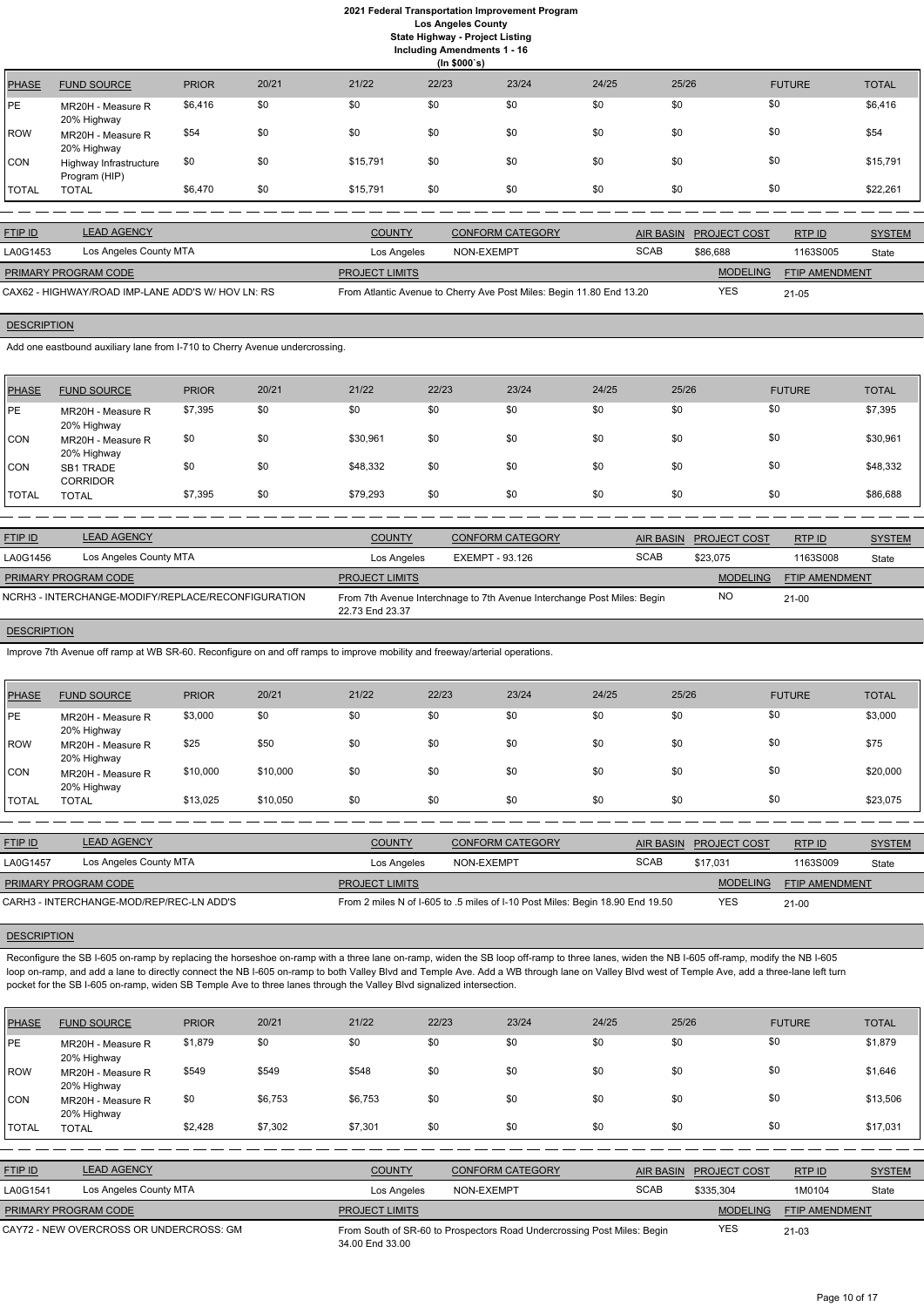# **DESCRIPTION**

Route 57/60 Confluence Chokepoint Relief Program. Reconstruct Grand Avenue Overcrossing. Reconstruct northbound SR-57 connector to eastbound SR-60. Construct eastbound SR-60 bypass off-ramp to Grand Avenue. Construct southbound Grand Avenue loop entrance ramp to eastbound SR-60. Construct Grand Avenue to eastbound SR-60 entrance ramp. Reconstruct the Diamond Bar Golf Course tunnel and golf course. Reconstruct Diamond Bar Boulevard entrance ramp to eastbound SR-60. ADDING ROW & CONSTRUCTION.

| PHASE        | <b>FUND SOURCE</b>           | <b>PRIOR</b> | 20/21 | 21/22     | 22/23 | 23/24 | 24/25    | 25/26 | <b>FUTURE</b> | <b>TOTAL</b> |
|--------------|------------------------------|--------------|-------|-----------|-------|-------|----------|-------|---------------|--------------|
| PE           | CITY - City Funds            | \$1,600      | \$0   | \$0       | \$0   | \$0   | \$0      | \$0   | \$0           | \$1,600      |
| PE           | Measure M                    | \$8,279      | \$0   | \$0       | \$0   | \$0   | \$0      | \$0   | \$0           | \$8,279      |
| PE           | SB1 TRADE<br><b>CORRIDOR</b> | \$17,000     | \$0   | \$0       | \$0   | \$0   | \$0      | \$0   | \$0           | \$17,000     |
| l ROW        | SB1 TRADE<br><b>CORRIDOR</b> | \$5,000      | \$0   | \$0       | \$0   | \$0   | \$0      | \$0   | \$0           | \$5,000      |
| CON          | Measure M                    | \$29,525     | \$0   | \$0       | \$0   | \$0   | \$56,000 | \$0   | \$0           | \$85,525     |
| <b>CON</b>   | SB1 TRADE<br><b>CORRIDOR</b> | \$0          | \$0   | \$217,900 | \$0   | \$0   | \$0      | \$0   | \$0           | \$217,900    |
| <b>TOTAL</b> | <b>TOTAL</b>                 | \$61,404     | \$0   | \$217,900 | \$0   | \$0   | \$56,000 | \$0   | \$0           | \$335,304    |

Improve the weaving conflict on SR-91 between Central Avenue to Acacia Court by adding a two lane C-D road in each direction. Project includes proposed improvements to the truck turning radii at SR-91 Wilmington Avenue and Central Avenue Interchanges.

| <b>FTIP ID</b>              | <b>LEAD AGENCY</b>                         | <b>COUNTY</b>         | <b>CONFORM CATEGORY</b>                                                       |             | AIR BASIN PROJECT COST | RTP ID                | <b>SYSTEM</b> |
|-----------------------------|--------------------------------------------|-----------------------|-------------------------------------------------------------------------------|-------------|------------------------|-----------------------|---------------|
| LA0G1562                    | Los Angeles County MTA                     | Los Angeles           | NON-EXEMPT                                                                    | <b>SCAB</b> | \$18.534               | 1163S014              | State         |
| <b>PRIMARY PROGRAM CODE</b> |                                            | <b>PROJECT LIMITS</b> |                                                                               |             | <b>MODELING</b>        | <b>FTIP AMENDMENT</b> |               |
|                             | CAN37 - AUXILIARY LANE THROUGH INTERCHANGE |                       | From Artesia Blvd to I-405/I-105 Separation Post Miles: Begin 16.40 End 20.24 |             | <b>YES</b>             | $21 - 10$             |               |

### **DESCRIPTION**

Add auxiliary lanes along I-405 northbound and southbound between Artesia Blvd and El Segundo to alleviate congestion and improve operations.

The project will extend the HOV lanes on I-5 from the SR-14 interchange to just south of the Parker Road interchange (I-5 PM 45.4 - 59.0), incorporating an additional northbound truck climbing lane from SR 14 to Calgrove Boulevard and an additional southbound truck climbing lane from Pico Canyon Road/Lyons Avenue to SR-14. Includes ITS HUB (I-5 PM 41.4 - 43.8) and extended project limits related to pavement delineation and advanced signage (I-5 PM 45.0 - 59.6).

| PHASE        | <b>FUND SOURCE</b>               | <b>PRIOR</b> | 20/21   | 21/22   | 22/23 | 23/24 | 24/25 | 25/26 | <b>FUTURE</b> | <b>TOTAL</b> |
|--------------|----------------------------------|--------------|---------|---------|-------|-------|-------|-------|---------------|--------------|
| <b>PE</b>    | MR20H - Measure R<br>20% Highway | \$4,134      | \$7,200 | \$7,200 |       | \$0   | \$0   | \$0   |               | \$18,534     |
| <b>TOTAL</b> | TOTAL                            | \$4,134      | \$7,200 | \$7,200 |       | \$0   | \$0   | \$0   |               | \$18,534     |

| <b>FTIP ID</b>       | <b>LEAD AGENCY</b>                       | <b>COUNTY</b>         | CONFORM CATEGORY                                                         | AIR BASIN   | <b>PROJECT COST</b> | RTPID          | <b>SYSTEM</b> |
|----------------------|------------------------------------------|-----------------------|--------------------------------------------------------------------------|-------------|---------------------|----------------|---------------|
| LA0G1563             | Los Angeles County MTA                   | Los Angeles           | NON-EXEMPT                                                               | <b>SCAB</b> | \$20.455            | 1163S013       | State         |
| PRIMARY PROGRAM CODE |                                          | <b>PROJECT LIMITS</b> |                                                                          |             | <b>MODELING</b>     | FTIP AMENDMENT |               |
|                      | CARH3 - INTERCHANGE-MOD/REP/REC-LN ADD'S | End 11.04             | From EB Avalon Blvd On-Ramp to West of College OH Post Miles: Begin 7.00 |             | <b>YES</b>          | $21 - 00$      |               |

# **DESCRIPTION**

| PHASE  | <b>FUND SOURCE</b>               | <b>PRIOR</b> | 20/21   | 21/22   | 22/23 | 23/24 | 24/25 | 25/26 | <b>FUTURE</b> | <b>TOTAL</b> |
|--------|----------------------------------|--------------|---------|---------|-------|-------|-------|-------|---------------|--------------|
| PE     | MR20H - Measure R<br>20% Highway | \$5,007      | \$7,724 | \$7,724 | \$0   | \$0   | \$0   | \$0   | \$0           | \$20,455     |
| 'TOTAL | <b>TOTAL</b>                     | \$5,007      | \$7,724 | \$7,724 | \$0   | \$0   | \$0   | \$0   | \$0           | \$20,455     |

| <b>FTIP ID</b>          | <b>LEAD AGENCY</b>     | <b>COUNTY</b>         | <b>CONFORM CATEGORY</b>                                     |             | AIR BASIN PROJECT COST | RTP ID                | <b>SYSTEM</b> |
|-------------------------|------------------------|-----------------------|-------------------------------------------------------------|-------------|------------------------|-----------------------|---------------|
| LA0G440                 | Los Angeles County MTA | Los Angeles           | <b>TCM Committed</b>                                        | <b>SCAB</b> | \$679.360              | LA0G440               | State         |
| PRIMARY PROGRAM CODE    |                        | <b>PROJECT LIMITS</b> |                                                             |             | <b>MODELING</b>        | <b>FTIP AMENDMENT</b> |               |
| CAN69 - NEW HOV LANE(S) |                        |                       | From SR-14 to Parker Road Post Miles: Begin 45.00 End 59.60 |             | YES                    | $21 - 06$             |               |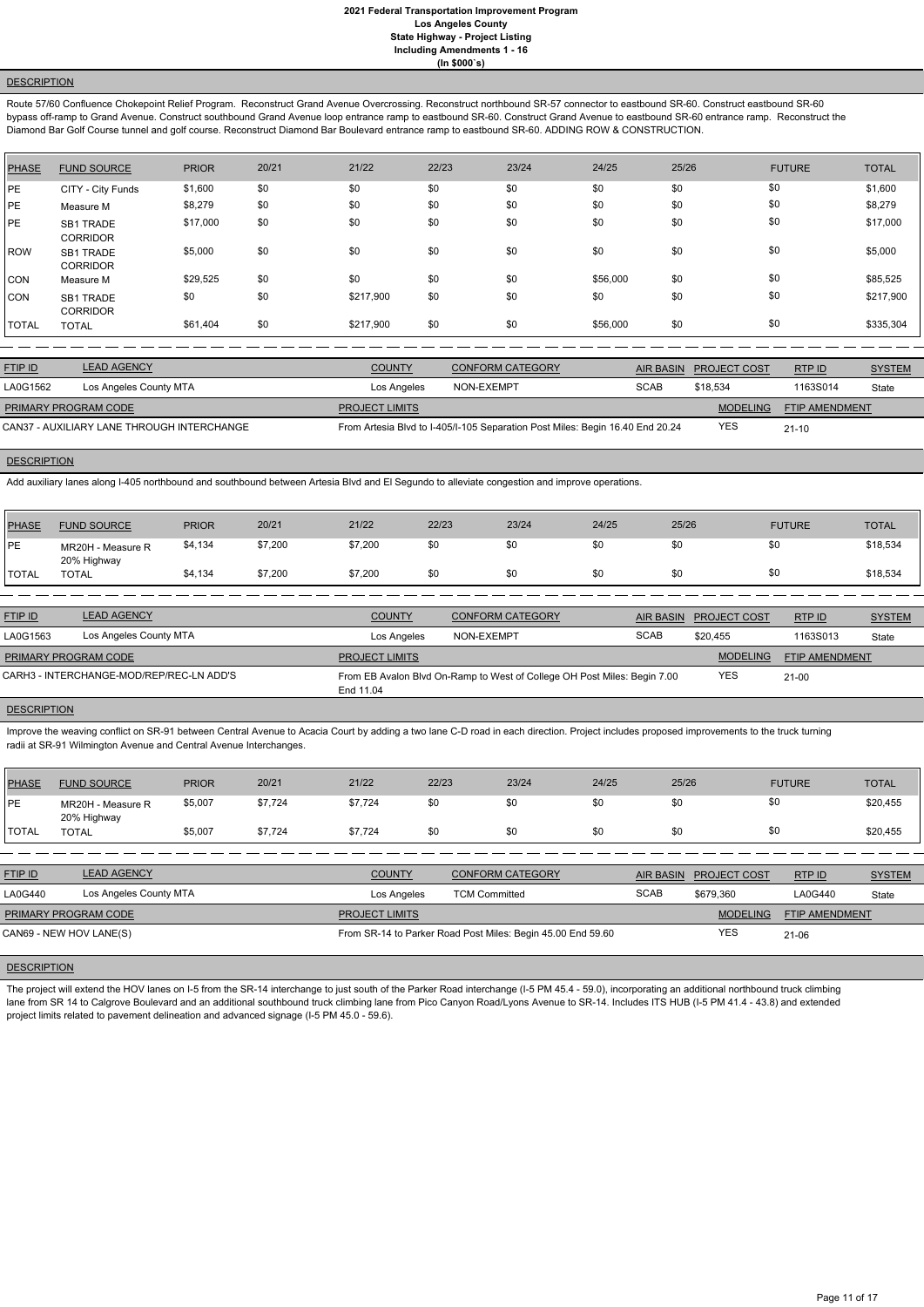|               | (ln \$000's)                             |              |          |          |          |          |          |       |               |              |  |  |
|---------------|------------------------------------------|--------------|----------|----------|----------|----------|----------|-------|---------------|--------------|--|--|
| <b>PHASE</b>  | <b>FUND SOURCE</b>                       | <b>PRIOR</b> | 20/21    | 21/22    | 22/23    | 23/24    | 24/25    | 25/26 | <b>FUTURE</b> | <b>TOTAL</b> |  |  |
| PE            | <b>DEMOSTL-</b><br>Demonstration -       | \$1,600      | \$0      | \$0      | \$0      | \$0      | \$0      | \$0   | \$0           | \$1,600      |  |  |
| PE            | LTF - Local<br>Transportation            | \$8,423      | \$0      | \$0      | \$0      | \$0      | \$0      | \$0   | \$0           | \$8,423      |  |  |
| $\mathsf{PE}$ | MR20H - Measure R<br>20% Highway         | \$2,810      | \$0      | \$0      | \$0      | \$0      | \$0      | \$0   | \$0           | \$2,810      |  |  |
| PE            | Measure R                                | \$32,400     | \$0      | \$0      | \$0      | \$0      | \$0      | \$0   | \$0           | \$32,400     |  |  |
| PE            | PVT - Private                            | \$6,570      | \$0      | \$0      | \$0      | \$0      | \$0      | \$0   | \$0           | \$6,570      |  |  |
| PE            | TCSPPP - Trans &<br>Comm & Sys Presrv    | \$707        | \$0      | \$0      | \$0      | \$0      | \$0      | \$0   | \$0           | \$707        |  |  |
| <b>ROW</b>    | MR20H - Measure R<br>20% Highway         | \$240        | \$6,460  | \$0      | \$0      | \$0      | \$0      | \$0   | \$0           | \$6,700      |  |  |
| CON           | Infrastructure For<br>Rebuilding America | \$47,000     | \$0      | \$0      | \$0      | \$0      | \$0      | \$0   | \$0           | \$47,000     |  |  |
| CON           | MR20H - Measure R<br>20% Highway         | \$0          | \$30,650 | \$28,100 | \$16,000 | \$0      | \$11,400 | \$0   | \$0           | \$86,150     |  |  |
| CON           | Measure M                                | \$0          | \$48,000 | \$56,100 | \$62,700 | \$34,400 | \$38,800 | \$0   | \$0           | \$240,000    |  |  |
| CON           | <b>SB1 TRADE</b><br><b>CORRIDOR</b>      | \$247,000    | \$0      | \$0      | \$0      | \$0      | \$0      | \$0   | \$0           | \$247,000    |  |  |
| <b>OTHER</b>  | <b>DEMOSTL-</b><br>Demonstration -       | \$1,600      | \$0      | \$0      | \$0      | \$0      | \$0      | \$0   | \$0           | \$1,600      |  |  |
| <b>OTHER</b>  | LTF - Local<br>Transportation            | \$8,423      | \$0      | \$0      | \$0      | \$0      | \$0      | \$0   | \$0           | \$8,423      |  |  |
| <b>OTHER</b>  | PVT - Private                            | \$6,570      | \$0      | \$0      | \$0      | \$0      | \$0      | \$0   | \$0           | \$6,570      |  |  |
| <b>TOTAL</b>  | <b>TOTAL</b>                             | \$346,750    | \$85,110 | \$84,200 | \$78,700 | \$34,400 | \$50,200 | \$0   | \$0           | \$679,360    |  |  |

ETIP ID LEAD AGENCY DE SYSTEM COUNTY CONFORM CATEGORY AIR BASIN PROJECT COST RTP ID SYSTEM STREM AND TRUP OF SA **MODELING** FTIP AMENDMENT RTP ID LA9918941 Los Angeles County MTA **Company Contract Contract Contract Contract Contract Contract Contract Contract Contract Contract Contract Contract Contract Contract Contract Contract Contract Contract Contract Contract** 21-01 PROJECT LIMITS ITS14 - VAR TRAFIC OP SYS ELE (ITS05 TO ITS13) From SR-91 to SR-60 Post Miles: Begin 13.00 End 24.60 PRIMARY PROGRAM CODE

## **DESCRIPTION**

The project is located parallel to 12 miles of the I-710 between SR-91 (Artesia Blvd) to SR-60 (Cesar Chavez Ave). The project consists of implementing Intelligent Transportation System (ITS) improvements such as communication upgrades, signal upgrades, signs, ramp metering, detection, cameras and systems throughout the corridor to more effectively manage congestion. No new Right-of-Way (ROW) acquisition is expected. All improvements are within the highway existing footprint.

| <b>PHASE</b> | <b>FUND SOURCE</b>               | <b>PRIOR</b> | 20/21   | 21/22   | 22/23   | 23/24 | 24/25 | 25/26 | <b>FUTURE</b> | <b>TOTAL</b> |
|--------------|----------------------------------|--------------|---------|---------|---------|-------|-------|-------|---------------|--------------|
| PE           | MR20H - Measure R<br>20% Highway | \$Ο          | \$1,000 | \$3,000 | \$1,000 | \$0   | \$0   |       |               | \$5,000      |
| `TOTAL       | <b>TOTAL</b>                     |              | \$1,000 | \$3,000 | \$1,000 | \$0   | \$0   |       |               | \$5,000      |

| <b>FTIP ID</b>       | <b>LEAD AGENCY</b>                                   | <b>COUNTY</b>         | <b>CONFORM CATEGORY</b>                                           |             | AIR BASIN PROJECT COST | RTPID                 | <b>SYSTEM</b> |
|----------------------|------------------------------------------------------|-----------------------|-------------------------------------------------------------------|-------------|------------------------|-----------------------|---------------|
| LA9918955            | Los Angeles County MTA                               | Los Angeles           | NON-EXEMPT                                                        | <b>SCAB</b> | \$17.400               | 2020RTP               | State         |
| PRIMARY PROGRAM CODE |                                                      | <b>PROJECT LIMITS</b> |                                                                   |             | <b>MODELING</b>        | <b>FTIP AMENDMENT</b> |               |
|                      | NCN21 - AUXILIARY LANE NOT THROUGH NEXT INTERSECTION |                       | From Wilmington Ave to Carson St Post Miles: Begin 9.83 End 10.53 |             | YES                    | $21 - 05$             |               |

#### **DESCRIPTION**

Add auxiliary lanes between interchange on- and off-ramps at five locations along northbound and southbound I-405 between Wilmington Avenue (PM 9.6) and Main Street (PM 12.6).

| <b>PHASE</b> | <b>FUND SOURCE</b>               | <b>PRIOR</b> | 20/21    | 21/22   | 22/23 | 23/24 | 24/25 | 25/26 | <b>FUTURE</b> | <b>TOTAL</b> |
|--------------|----------------------------------|--------------|----------|---------|-------|-------|-------|-------|---------------|--------------|
| PE           | MR20H - Measure R<br>20% Highway | \$4,200      | \$10,000 | \$3,200 | \$0   |       | \$0   | \$0   |               | \$17,400     |
| <b>TOTAL</b> | <b>TOTAL</b>                     | \$4,200      | \$10,000 | \$3,200 | \$0   |       | \$0   | \$0   |               | \$17,400     |

| <b>FTIP ID</b>              | <b>LEAD AGENCY</b>     | <b>COUNTY</b>         | <b>CONFORM CATEGORY</b>                                                     | AIR BASIN   | <b>PROJECT COST</b> | RTPID                 | <b>SYSTEM</b> |
|-----------------------------|------------------------|-----------------------|-----------------------------------------------------------------------------|-------------|---------------------|-----------------------|---------------|
| LA9919013                   | Los Angeles County MTA | Los Angeles           | EXEMPT - 93.126                                                             | <b>SCAB</b> | \$11.090            | 1AL04                 | State         |
| <b>PRIMARY PROGRAM CODE</b> |                        | <b>PROJECT LIMITS</b> |                                                                             |             | <b>MODELING</b>     | <b>FTIP AMENDMENT</b> |               |
| NCR42 - SOUND WALLS         |                        | 12.90 End 24.90       | From 0.1 Miles North of SR-91 to 0.2 Miles South of SR-60 Post Miles: Begin |             | NO                  | $21 - 10$             |               |
| <b>DESCRIPTION</b>          |                        |                       |                                                                             |             |                     |                       |               |

I-710 Soundwall Package 2 includes 2,713 linear feet of new soundwalls and 19,367 linear feet of aesthetic treatment of existing soundwalls on I-710 from north of SR-91 to the SR-60, in Caltrans right of way, in the Cities of Bell Gardens, Commerce, Compton, East Los Angeles, and Long Beach. Adding TDC in FY 21/22 of CON for \$907.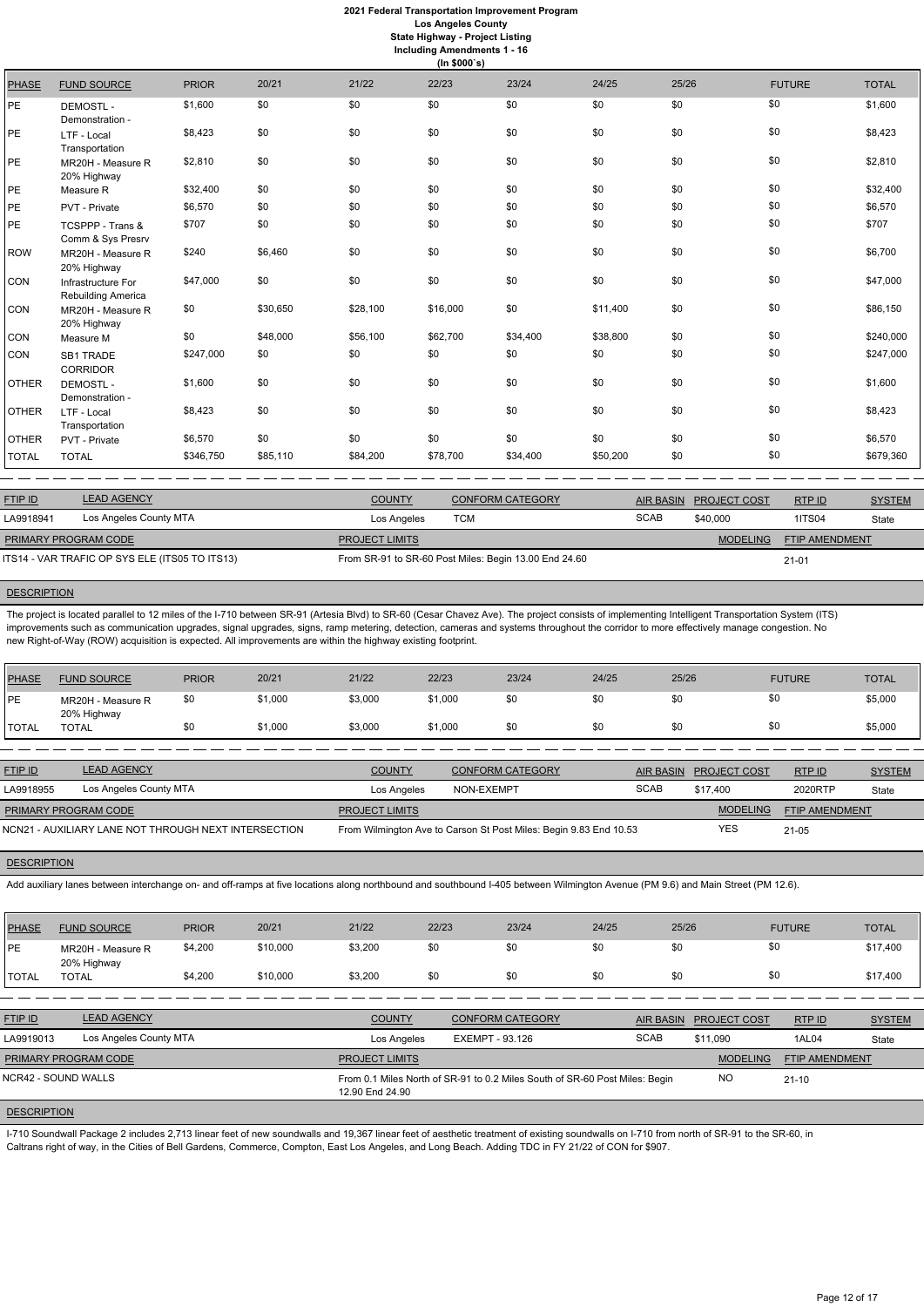# **2021 Federal Transportation Improvement Program Los Angeles County State Highway - Project Listing**

**Including Amendments 1 - 16**

|              | (ln \$000's)                            |              |       |         |       |       |       |       |               |              |  |
|--------------|-----------------------------------------|--------------|-------|---------|-------|-------|-------|-------|---------------|--------------|--|
| <b>PHASE</b> | <b>FUND SOURCE</b>                      | <b>PRIOR</b> | 20/21 | 21/22   | 22/23 | 23/24 | 24/25 | 25/26 | <b>FUTURE</b> | <b>TOTAL</b> |  |
| <b>PE</b>    | MR20H - Measure R<br>20% Highway        | \$3,710      | \$0   | \$0     | \$0   | \$0   | \$0   | \$0   | \$0           | \$3,710      |  |
| ROW          | MR20H - Measure R<br>20% Highway        | \$380        | \$0   | \$0     | \$0   | \$0   | \$0   | \$0   | \$0           | \$380        |  |
| <b>CON</b>   | Highway Infrastructure<br>Program (HIP) | \$0          | \$0   | \$7,000 | \$0   | \$0   | \$0   | \$0   | \$0           | \$7,000      |  |
| <b>TOTAL</b> | <b>TOTAL</b>                            | \$4,090      | \$0   | \$7,000 | \$0   | \$0   | \$0   | \$0   | \$0           | \$11,090     |  |

| <b>FTIP ID</b>              | <b>LEAD AGENCY</b>     | <b>COUNTY</b>         | <b>CONFORM CATEGORY</b>                                                 | <b>AIR BASIN</b> | <b>PROJECT COST</b> | RTP ID                | <b>SYSTEM</b> |
|-----------------------------|------------------------|-----------------------|-------------------------------------------------------------------------|------------------|---------------------|-----------------------|---------------|
| LA9919014                   | Los Angeles County MTA | Los Angeles           | EXEMPT - 93.126                                                         | <b>SCAB</b>      | \$60.361            | 1AL04                 | State         |
| <b>PRIMARY PROGRAM CODE</b> |                        | <b>PROJECT LIMITS</b> |                                                                         |                  | <b>MODELING</b>     | <b>FTIP AMENDMENT</b> |               |
| NCR42 - SOUND WALLS         |                        | 25.30 End 32.20       | From 0.2 Mile West of Marengo Avenue to Wilson Avenue Post Miles: Begin |                  | NO                  | $21-03$               |               |
|                             |                        |                       |                                                                         |                  |                     |                       |               |

# **DESCRIPTION**

Project includes approximately one mile of new soundwalls along I-210 freeway from 0.2 miles west of Marengo Ave to Wilson Ave in the City of Pasadena and approximately 1.5 miles of soundwalls from Baldwin Ave to Santa Anita Ave in the City of Arcadia. Also includes 600-foot sections of soundwalls on the SR-134 east of Cahuenga Blvd near Arcola St and at Santa Anita off-ramp. I-210 postmiles: 25.3/26.6 & 30.8/32.2. SR-134 postmiles: R1.2/R1.4. Adding TDC in FY20/21 in CON for \$6,303.

| PHASE        | <b>FUND SOURCE</b>                              | <b>PRIOR</b> | 20/21    | 21/22 | 22/23 | 23/24 | 24/25 | 25/26 | <b>FUTURE</b> | <b>TOTAL</b> |
|--------------|-------------------------------------------------|--------------|----------|-------|-------|-------|-------|-------|---------------|--------------|
| <b>PE</b>    | MR20H - Measure R<br>20% Highway                | \$2,213      | \$0      | \$0   | \$0   | \$0   | \$0   | \$0   | \$0           | \$2,213      |
| <b>PE</b>    | PC25 - Los Angeles<br><b>County Proposition</b> | \$8,685      | \$0      | \$0   | \$0   | \$0   | \$0   | \$0   | \$0           | \$8,685      |
| ROW          | PC25 - Los Angeles<br><b>County Proposition</b> | \$814        | \$0      | \$0   | \$0   | \$0   | \$0   | \$0   | \$0           | \$814        |
| <b>CON</b>   | Highway Infrastructure<br>Program (HIP)         | \$0          | \$48,649 | \$0   | \$0   | \$0   | \$0   | \$0   | \$0           | \$48,649     |
| <b>TOTAL</b> | <b>TOTAL</b>                                    | \$11,712     | \$48,649 | \$0   | \$0   | \$0   | \$0   | \$0   | \$0           | \$60,361     |

| <b>FTIP ID</b>                                    | <b>LEAD AGENCY</b>       | <b>COUNTY</b>         | <b>CONFORM CATEGORY</b>                                  | AIR BASIN   | <b>PROJECT COST</b> | RTP ID                | <b>SYSTEM</b> |
|---------------------------------------------------|--------------------------|-----------------------|----------------------------------------------------------|-------------|---------------------|-----------------------|---------------|
| LA0C8080                                          | Manhattan Beach, City of | Los Angeles           | NON-EXEMPT                                               | <b>SCAB</b> | \$21.269            | LA0C8080              | State         |
| PRIMARY PROGRAM CODE                              |                          | <b>PROJECT LIMITS</b> |                                                          |             | <b>MODELING</b>     | <b>FTIP AMENDMENT</b> |               |
| CAR63 - HWY/RD IMP-LANE ADD w/ NO HOV LANE(S):NRS |                          |                       | From 33rd to Rosecrans Post Miles: Begin 23.60 End 23.90 |             | YES                 | $21 - 00$             |               |

#### **DESCRIPTION**

Route 1: MANHATTAN BEACH: ON ROUTE 1 BETWEEN 33RD STREET & ROSECRANS AV; ADD ONE THROUGH LN TO NORTH BOUND SEPULVEDA BLVD. TO WIDEN EXISTING STRUCTURE FROM 6 TO 7 THROUGH LANES PPNO 2947. Project using \$1,440 of federal funds (80%) and \$360 agency match (20%, Prop. C) in ENG phase. Utilizing Toll Credits.

| <b>PHASE</b> | <b>FUND SOURCE</b>                              | <b>PRIOR</b> | 20/21   | 21/22 | 22/23 | 23/24 | 24/25 | 25/26 | <b>FUTURE</b> | <b>TOTAL</b> |
|--------------|-------------------------------------------------|--------------|---------|-------|-------|-------|-------|-------|---------------|--------------|
| PE           | <b>DEMOSTL-</b><br>Demonstration -              | \$1,440      | \$0     | \$0   | \$0   | \$0   | \$0   | \$0   | \$0           | \$1,440      |
| <b>PE</b>    | MR15 - Measure R 15%<br>Local Return            | \$248        | \$0     | \$0   | \$0   | \$0   | \$0   | \$0   | \$0           | \$248        |
| IPE          | Measure R                                       | \$1,329      | \$0     | \$0   | \$0   | \$0   | \$0   | \$0   | \$0           | \$1,329      |
| <b>ROW</b>   | MR15 - Measure R 15%<br>Local Return            | \$3,000      | \$0     | \$0   | \$0   | \$0   | \$0   | \$0   | \$0           | \$3,000      |
| <b>ROW</b>   | Measure R                                       | \$809        | \$0     | \$0   | \$0   | \$0   | \$0   | \$0   | \$0           | \$809        |
| <b>CON</b>   | MR15 - Measure R 15%<br>Local Return            | \$3,714      | \$0     | \$0   | \$0   | \$0   | \$0   | \$0   | \$0           | \$3,714      |
| <b>CON</b>   | PC20 - Los Angeles<br><b>County Proposition</b> | \$2,000      | \$1,916 | \$0   | \$0   | \$0   | \$0   | \$0   | \$0           | \$3,916      |
| <b>CON</b>   | STPL-R - STP Local<br>Regional                  | \$6,813      | \$0     | \$0   | \$0   | \$0   | \$0   | \$0   | \$0           | \$6,813      |
| OTHER        | <b>DEMOSTL-</b><br>Demonstration -              | \$1,440      | \$0     | \$0   | \$0   | \$0   | \$0   | \$0   | \$0           | \$1,440      |
| <b>TOTAL</b> | <b>TOTAL</b>                                    | \$19,353     | \$1,916 | \$0   | \$0   | \$0   | \$0   | \$0   | \$0           | \$21,269     |
|              |                                                 |              |         |       |       |       |       |       |               |              |

| <b>FTIP ID</b>              | <b>LEAD AGENCY</b>                               | <b>COUNTY</b>         | CONFORM CATEGORY                                                  | AIR BASIN   | PROJECT COST    | RTPID                 | <b>SYSTEM</b> |
|-----------------------------|--------------------------------------------------|-----------------------|-------------------------------------------------------------------|-------------|-----------------|-----------------------|---------------|
| LA0G1355                    | Manhattan Beach, City of                         | Los Angeles           | EXEMPT - 93.127                                                   | <b>SCAB</b> | \$900           | 1AL04                 | State         |
| <b>PRIMARY PROGRAM CODE</b> |                                                  | <b>PROJECT LIMITS</b> |                                                                   |             | <b>MODELING</b> | <b>FTIP AMENDMENT</b> |               |
|                             | NCRH1 - INTERSECTION IMPROVEMENTS/CHANNELIZATION |                       | From Rosecrans Avenue to 2nd St Post Miles: Begin 23.92 End 22.39 |             |                 | $21 - 00$             |               |

### **DESCRIPTION**

Intersection Improvements Along Sepulveda Boulevard at Rosecrans Avenue, 33rd Street, Marine and Cedar Avenue, 14th Street and 2nd Street. The purpose of this project is to help alleviate traffic congestion by improving left-hand turn pockets at these five intersections. Each turn lane is less than 1/8th mile.

| PHASE        | <b>FUND SOURCE</b> | <b>PRIOR</b> | 20/21 | 21/22 | 22/23 | 23/24 | 24/25 | 25/26 | <b>FUTURE</b> | <b>TOTAL</b> |
|--------------|--------------------|--------------|-------|-------|-------|-------|-------|-------|---------------|--------------|
| <b>IPE</b>   | Measure R          | \$250        | \$0   | \$0   |       | \$0   | \$0   | \$0   | \$0           | \$250        |
| <b>CON</b>   | Measure R          | \$0          | \$650 | \$0   |       | \$0   | \$0   | \$0   | \$0           | \$650        |
| <b>TOTAL</b> | <b>TOTAL</b>       | \$250        | \$650 | \$0   |       | \$0   | \$0   | \$0   | \$0           | \$900        |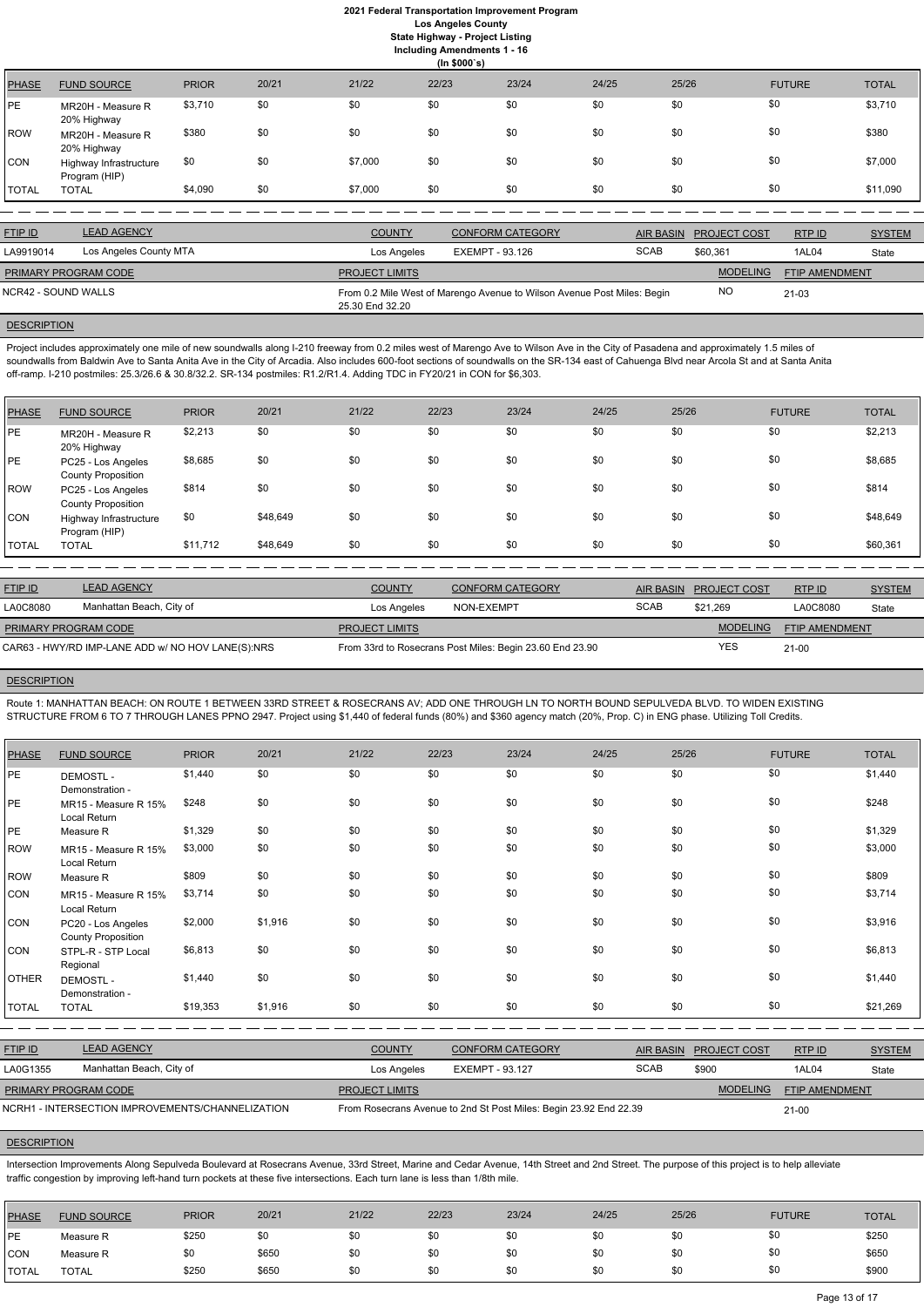| <b>FTIP ID</b>              | <b>LEAD AGENCY</b>                    | <b>COUNTY</b>         | <b>CONFORM CATEGORY</b> |             | <b>AIR BASIN PROJECT COST</b> | RTPID                 | <b>SYSTEM</b> |
|-----------------------------|---------------------------------------|-----------------------|-------------------------|-------------|-------------------------------|-----------------------|---------------|
| LAMIPMR103                  | Monterey Park, City of                | Los Angeles           | EXEMPT - 93.126         | <b>SCAB</b> | \$2,400                       | 1AL04                 | State         |
| <b>PRIMARY PROGRAM CODE</b> |                                       | <b>PROJECT LIMITS</b> |                         |             | <b>MODELING</b>               | <b>FTIP AMENDMENT</b> |               |
|                             | CAR88 - RAMPS - MODIFY/LANE ADDITIONS |                       |                         |             |                               | 21-01                 |               |

#### **DESCRIPTION**

Improve Ramona Rd/I-710 off-ramp south of I-10 freeway to extend 2 lanes on the I-710 off-ramp further south; create a third lane as a free right-turn lane onto SB Corporate Center Drive; and add a third SB lane on Corporate Center Drive for approximately 300' feet which will transition into existing curb lane. Work will require retaining wall and coordination with Caltrans.

Reduced scope: Street and full railway upgrades to Palmdale Blvd. from 6th East to 8th East. Palmdale WB will stay as existing (2 thru with 1 left at 6th); SB Sierra Hwy right turn lane to Palmdale Blvd; Palmdale EB at Sierra will add 1 left turn lane to existing turn and 2 thru; Intersection modifications/upgrades at Palmdale Blvd/6th E, Palmdale Blvd/Sierra Highway; Relocation/upgrade of exist. railroad signal mast-arms & rail equipment

| <b>PHASE</b> | <b>FUND SOURCE</b>               | <b>PRIOR</b> | 20/21 | 21/22 | 22/23 | 23/24   | 24/25 | 25/26 | <b>FUTURE</b> | <b>TOTAL</b> |
|--------------|----------------------------------|--------------|-------|-------|-------|---------|-------|-------|---------------|--------------|
| <b>IPE</b>   | MR20H - Measure R<br>20% Highway | \$0          | \$577 | \$0   | \$0   | \$3     | \$0   | \$0   | \$0           | \$580        |
| CON          | MR20H - Measure R<br>20% Highway | \$0          | \$0   | \$0   | \$0   | \$1,820 | \$0   | \$0   | \$0           | \$1,820      |
| <b>TOTAL</b> | <b>TOTAL</b>                     | \$0          | \$577 | \$0   | \$0   | \$1,823 | \$0   | \$0   | \$0           | \$2,400      |

| <b>FTIP ID</b>                                     | <b>LEAD AGENCY</b> | <b>COUNTY</b>         | <b>CONFORM CATEGORY</b>                                     | <b>AIR BASIN</b> | <b>PROJECT COST</b> | RTP ID                | <b>SYSTEM</b> |
|----------------------------------------------------|--------------------|-----------------------|-------------------------------------------------------------|------------------|---------------------|-----------------------|---------------|
| LA0G894                                            | Palmdale, City of  | Los Angeles           | NON-EXEMPT                                                  | <b>MDAB</b>      | \$25,000            | 1AL04                 | State         |
| <b>PRIMARY PROGRAM CODE</b>                        |                    | <b>PROJECT LIMITS</b> |                                                             |                  | <b>MODELING</b>     | <b>FTIP AMENDMENT</b> |               |
| CAXT2 - HIGHWAY/ROAD IMP - LANE ADD'S - w/TCM : RS |                    |                       | From 6th East to 8th East Post Miles: Begin 44.20 End 44.40 |                  | YES                 | $21 - 05$             |               |

# **DESCRIPTION**

Wdn SB off-ramp to 3 lanes: 2 left, 1 right onto Palmdale Blvd; Wdn NB SR-14 for auxiliary lane; modify NB loop on-ramp for right turn pocket; Modify 2 ramp intersections to stop left turn movement to merge freely onto Palmdale Blvd; Provide EB right turn lane from Palmdale Blvd to Div, St; Modify Palmdale Blvd for double left turns from ramps; Modify Palmdale Blvd for 3 WB through lanes through SB ramp intersection

| <b>PHASE</b> | <b>FUND SOURCE</b>                    | <b>PRIOR</b> | 20/21    | 21/22   | 22/23 | 23/24 | 24/25 | 25/26 | <b>FUTURE</b> | <b>TOTAL</b> |
|--------------|---------------------------------------|--------------|----------|---------|-------|-------|-------|-------|---------------|--------------|
| <b>IPE</b>   | 09CFP - LTF - Local<br>Transportation | \$500        | \$0      | \$0     | \$0   | \$0   | \$0   | \$0   | \$0           | \$500        |
| <b>PE</b>    | Measure R                             | \$1,018      | \$0      | \$0     | \$0   | \$0   | \$0   | \$0   | \$0           | \$1,018      |
| <b>ROW</b>   | Measure R                             | \$5,193      | \$0      | \$0     | \$0   | \$0   | \$0   | \$0   | \$0           | \$5,193      |
| <b>CON</b>   | Measure R                             | \$1,194      | \$13,695 | \$3,400 | \$0   | \$0   | \$0   | \$0   | \$0           | \$18,289     |
| <b>TOTAL</b> | <b>TOTAL</b>                          | \$7,905      | \$13,695 | \$3,400 | \$0   | \$0   | \$0   | \$0   | \$0           | \$25,000     |

SR 138/14 Widening from Rancho Vista BlvdRVB to Pmdl Blvd. Improve SR 138 SR14 n/b offramp onto RVB/Ave P. Impr traffic signal and construct rdwy impvmts at the following intersection SR138 SR14 n/b offramp at RVB/AveP. Improve the following intersection s/b Rancho Vista Blvd/Avenue P onramp SR138 SR14. Improve SR138 at Technology Dr bridge structure. Widen SB SR138 SR14 beg S/o RVB /Ave P and ext to Pmdl Blvd. Addl mainline lane impvmts between RVB /Ave P and Pmdl Blvd.

| <b>FTIP ID</b>       | <b>LEAD AGENCY</b>                                | <b>COUNTY</b>         | <b>CONFORM CATEGORY</b>                                                 |      | AIR BASIN PROJECT COST | RTPID                 | <b>SYSTEM</b> |
|----------------------|---------------------------------------------------|-----------------------|-------------------------------------------------------------------------|------|------------------------|-----------------------|---------------|
| LA0G896              | Palmdale, City of                                 | Los Angeles           | NON-EXEMPT                                                              | MDAB | \$37.920               | 1AL04                 | State         |
| PRIMARY PROGRAM CODE |                                                   | <b>PROJECT LIMITS</b> |                                                                         |      | <b>MODELING</b>        | <b>FTIP AMENDMENT</b> |               |
|                      | CAX62 - HIGHWAY/ROAD IMP-LANE ADD'S W/ HOV LN: RS |                       | From 800' south of Q to Palmdale Blvd Post Miles: Begin 59.50 End 60.00 |      | <b>YES</b>             | $21 - 05$             |               |

#### **DESCRIPTION**

| <b>PHASE</b> | <b>FUND SOURCE</b>                                | <b>PRIOR</b> | 20/21    | 21/22                 | 22/23      | 23/24                                                                     | 24/25       | 25/26            |                 | <b>FUTURE</b>         | <b>TOTAL</b>  |
|--------------|---------------------------------------------------|--------------|----------|-----------------------|------------|---------------------------------------------------------------------------|-------------|------------------|-----------------|-----------------------|---------------|
| <b>IPE</b>   | Measure R                                         | \$3,000      | \$0      | \$0                   | \$0        | \$0                                                                       | \$0         | \$0              | \$0             |                       | \$3,000       |
| ROW          | Measure R                                         | \$750        | \$0      | \$0                   | \$0        | \$0                                                                       | \$0         | \$0              | \$0             |                       | \$750         |
| <b>CON</b>   | <b>MEASURE M MYSP</b><br>(Multi Year Subregional  | \$1,117      | \$1,117  | \$1,117               | \$0        | \$0                                                                       | \$0         | \$0              | \$0             |                       | \$3,351       |
| <b>CON</b>   | MR20H - Measure R<br>20% Highway                  | \$0          | \$9,569  | \$0                   | \$0        | \$0                                                                       | \$0         | \$0              | \$0             |                       | \$9,569       |
| CON          | Measure R                                         | \$21,250     | \$0      | \$0                   | \$0        | \$0                                                                       | \$0         | \$0              | \$0             |                       | \$21,250      |
| <b>TOTAL</b> | <b>TOTAL</b>                                      | \$26,117     | \$10,686 | \$1,117               | \$0        | \$0                                                                       | \$0         | \$0              | \$0             |                       | \$37,920      |
|              |                                                   |              |          |                       |            |                                                                           |             |                  |                 |                       |               |
| FTIP ID      | <b>LEAD AGENCY</b>                                |              |          | <b>COUNTY</b>         |            | <b>CONFORM CATEGORY</b>                                                   |             | <b>AIR BASIN</b> | PROJECT COST    | RTP ID                | <b>SYSTEM</b> |
| LA0G897      | Palmdale, City of                                 |              |          | Los Angeles           | NON-EXEMPT |                                                                           | <b>MDAB</b> |                  | \$20,000        | 1AL04                 | State         |
|              | PRIMARY PROGRAM CODE                              |              |          | <b>PROJECT LIMITS</b> |            |                                                                           |             |                  | <b>MODELING</b> | <b>FTIP AMENDMENT</b> |               |
|              | CAR63 - HWY/RD IMP-LANE ADD w/ NO HOV LANE(S):NRS |              |          |                       |            | From Rancho Vista Blvd to Palmdale Blvd Post Miles: Begin 59.55 End 61.21 |             |                  | <b>YES</b>      | $21 - 06$             |               |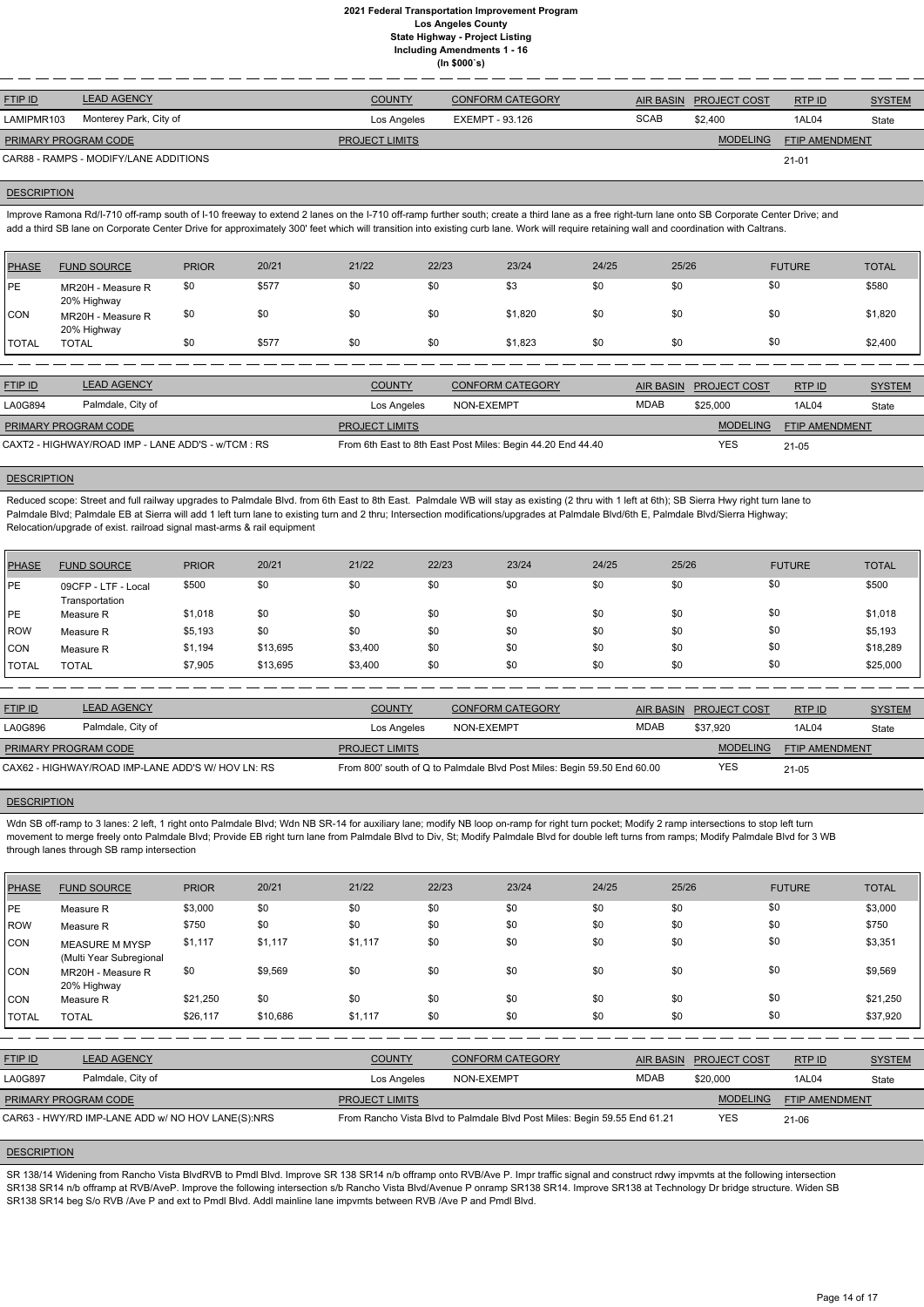|              | (ln \$000's)                     |              |          |       |       |       |       |       |               |              |
|--------------|----------------------------------|--------------|----------|-------|-------|-------|-------|-------|---------------|--------------|
| <b>PHASE</b> | <b>FUND SOURCE</b>               | <b>PRIOR</b> | 20/21    | 21/22 | 22/23 | 23/24 | 24/25 | 25/26 | <b>FUTURE</b> | <b>TOTAL</b> |
| PE           | MR20H - Measure R<br>20% Highway | \$3,600      | \$0      | \$0   | \$0   | \$0   | \$0   | \$0   | \$0           | \$3,600      |
| <b>CON</b>   | MR20H - Measure R<br>20% Highway | \$0          | \$16,400 | \$0   | \$0   | \$0   | \$0   | \$0   | \$0           | \$16,400     |
| <b>TOTAL</b> | <b>TOTAL</b>                     | \$3,600      | \$16,400 | \$0   | \$0   | \$0   | \$0   | \$0   | \$0           | \$20,000     |

| <b>FTIP ID</b>       | <b>LEAD AGENCY</b>          | <b>COUNTY</b>                     | <b>CONFORM CATEGORY</b> |             | AIR BASIN PROJECT COST | RTP ID                | <b>SYSTEM</b> |
|----------------------|-----------------------------|-----------------------------------|-------------------------|-------------|------------------------|-----------------------|---------------|
| LA0G951              | Palmdale, City of           | Los Angeles                       | EXEMPT - 93.126         | <b>MDAB</b> | \$997                  | 1AL04                 | State         |
| PRIMARY PROGRAM CODE |                             | <b>PROJECT LIMITS</b>             |                         |             | <b>MODELING</b>        | <b>FTIP AMENDMENT</b> |               |
|                      | NCR30 - SAFETY IMPROVEMENTS | Post Miles: Begin 44.91 End 50.00 |                         |             | <b>NO</b>              | 21-09                 |               |

# **DESCRIPTION**

Palmdale Blvd (SR 138) @ 15th Street East Traffic Signal: Project includes a traffic signal at 15th St E, including PCC and AC reconstruction, striping, traffic control.

| <b>PHASE</b> | <b>FUND SOURCE</b>                  | <b>PRIOR</b> | 20/21 | 21/22 | 22/23 | 23/24 | 24/25 | 25/26 | <b>FUTURE</b> | <b>TOTAL</b> |
|--------------|-------------------------------------|--------------|-------|-------|-------|-------|-------|-------|---------------|--------------|
| <b>PE</b>    | DEMO - Demonstration<br>- Pre ISTEA | \$100        | \$0   | \$0   | \$0   | \$0   | \$0   | \$0   | \$0           | \$100        |
| <b>CON</b>   | PC25 - 2016 Earmark<br>Repurposing  | \$0          | \$0   | \$897 | \$0   | \$0   | \$0   | \$0   | \$0           | \$897        |
| 'TOTAL       | TOTAL                               | \$100        | \$0   | \$897 | \$0   | \$0   | \$0   | \$0   | \$0           | \$997        |

| <b>FTIP ID</b>                                 | <b>LEAD AGENCY</b>  | <b>COUNTY</b>                   | <b>CONFORM CATEGORY</b> |             | AIR BASIN PROJECT COST | RTP ID                | <b>SYSTEM</b> |
|------------------------------------------------|---------------------|---------------------------------|-------------------------|-------------|------------------------|-----------------------|---------------|
| LA0G1290                                       | Port of Los Angeles | Los Angeles                     | EXEMPT - 93.126         | <b>SCAB</b> | \$70,500               | 7120018               | State         |
| <b>PRIMARY PROGRAM CODE</b>                    |                     | <b>PROJECT LIMITS</b>           |                         |             | <b>MODELING</b>        | <b>FTIP AMENDMENT</b> |               |
| NCR36 - BRIDGE RESTORATION & REPLC (NO LN ADD) |                     | Post Miles: Begin 0.86 End 0.86 |                         |             | <b>NO</b>              | $21-04$               |               |
|                                                |                     |                                 |                         |             |                        |                       |               |

# **DESCRIPTION**

Improve I-10 WB on- & off-ramps at Walnut Grove Avenue. Realign SB RT lane from Walnut Grove Ave to I-10 WB on-ramp; install a realigned I-10 WB on- and off-ramp at Walnut Grove Ave; realign striping at north and south approached of Walnut Grove Ave at realigned I-10 WB ramps; install new traffic signal at realigned I-10 WB ramps.

Prepare Caltrans Project Study Report (PSR), Project Report (PR), preliminary plans and Environmental Documentation (ED) reports to obtain Caltrans approval and Environmental clearance; Design (Plans, Specification and Estimate) and Construction for the SR 47/Vincent Thomas Bridge and Front Street/Harbor Boulevard Interchange Reconfiguration Project.

| <b>PHASE</b> | <b>FUND SOURCE</b>                         | <b>PRIOR</b> | 20/21   | 21/22                 | 22/23                  | 23/24                   | 24/25   | 25/26                                   | <b>FUTURE</b>  | <b>TOTAL</b>  |
|--------------|--------------------------------------------|--------------|---------|-----------------------|------------------------|-------------------------|---------|-----------------------------------------|----------------|---------------|
| PE           | MR20H - Measure R<br>20% Highway           | \$3,830      | \$0     | \$0                   | \$0                    | \$0                     | \$0     | \$0                                     | \$0            | \$3,830       |
| PE           | <b>PORT - Port Funds</b>                   | \$695        | \$1,788 | \$3,512               | \$0                    | \$0                     | \$0     | \$0                                     | \$0            | \$5,995       |
| <b>CON</b>   | MR20H - Measure R<br>20% Highway           | \$0          | \$0     | \$7,000               | \$10,000               | \$20,395                | \$0     | \$0                                     | \$0            | \$37,395      |
| <b>CON</b>   | <b>PORT - Port Funds</b>                   | \$0          | \$0     | \$0                   | \$0                    | \$0                     | \$0     | \$17                                    | \$0            | \$17          |
| CON          | Port Infrastructure<br>Development Program | \$0          | \$0     | \$0                   | \$7,250                | \$1,400                 | \$1,230 | \$0                                     | \$0            | \$9,880       |
| CON          | <b>SB1 TRADE</b><br><b>CORRIDOR</b>        | \$0          | \$0     | \$0                   | \$13,383               | \$0                     | \$0     | \$0                                     | \$0            | \$13,383      |
| <b>TOTAL</b> | <b>TOTAL</b>                               | \$4,525      | \$1,788 | \$10,512              | \$30,633               | \$21,795                | \$1,230 | \$17                                    | \$0            | \$70,500      |
|              |                                            |              |         |                       |                        |                         |         |                                         |                |               |
| FTIP ID      | <b>LEAD AGENCY</b>                         |              |         | <b>COUNTY</b>         |                        | <b>CONFORM CATEGORY</b> |         | <b>AIR BASIN</b><br><b>PROJECT COST</b> | RTP ID         | <b>SYSTEM</b> |
| LA9918872    | Rosemead, City of                          |              |         | Los Angeles           | <b>EXEMPT - 93.126</b> |                         |         | <b>SCAB</b>                             | 1AL04          | State         |
|              | PRIMARY PROGRAM CODE                       |              |         | <b>PROJECT LIMITS</b> |                        |                         |         | <b>MODELING</b>                         | FTIP AMENDMENT |               |

NCR88 - RAMPS-MODIFY **Post Miles: Begin 26.30 End 26.30** 

# **DESCRIPTION**

21-01

| PHASE              | <b>FUND SOURCE</b>               | <b>PRIOR</b> | 20/21 | 21/22                 | 22/23                  | 23/24                   | 24/25       | 25/26                                   | <b>FUTURE</b>  | <b>TOTAL</b>  |
|--------------------|----------------------------------|--------------|-------|-----------------------|------------------------|-------------------------|-------------|-----------------------------------------|----------------|---------------|
| <b>PE</b>          | MR20H - Measure R<br>20% Highway | \$0          | \$760 | \$0                   | \$0                    | \$115                   | \$0         | \$0                                     | \$0            | \$875         |
| CON                | MR20H - Measure R<br>20% Highway | \$0          | \$0   | \$0                   | \$0                    | \$5,125                 | \$0         | \$0                                     | \$0            | \$5,125       |
| <b>TOTAL</b>       | <b>TOTAL</b>                     | \$0          | \$760 | \$0                   | \$0                    | \$5,240                 | \$0         | \$0                                     | \$0            | \$6,000       |
|                    |                                  |              |       |                       |                        |                         |             |                                         |                |               |
| FTIP ID            | <b>LEAD AGENCY</b>               |              |       | <b>COUNTY</b>         |                        | <b>CONFORM CATEGORY</b> |             | <b>AIR BASIN</b><br><b>PROJECT COST</b> | RTP ID         | <b>SYSTEM</b> |
| LAMIPMR110         | Rosemead, City of                |              |       | Los Angeles           | <b>EXEMPT - 93.126</b> |                         | <b>SCAB</b> | \$6,000                                 | 1AL04          | State         |
|                    | PRIMARY PROGRAM CODE             |              |       | <b>PROJECT LIMITS</b> |                        |                         |             | <b>MODELING</b>                         | FTIP AMENDMENT |               |
|                    | <b>NCR88 - RAMPS-MODIFY</b>      |              |       |                       |                        |                         |             |                                         | $21 - 01$      |               |
| <b>DESCRIPTION</b> |                                  |              |       |                       |                        |                         |             |                                         |                |               |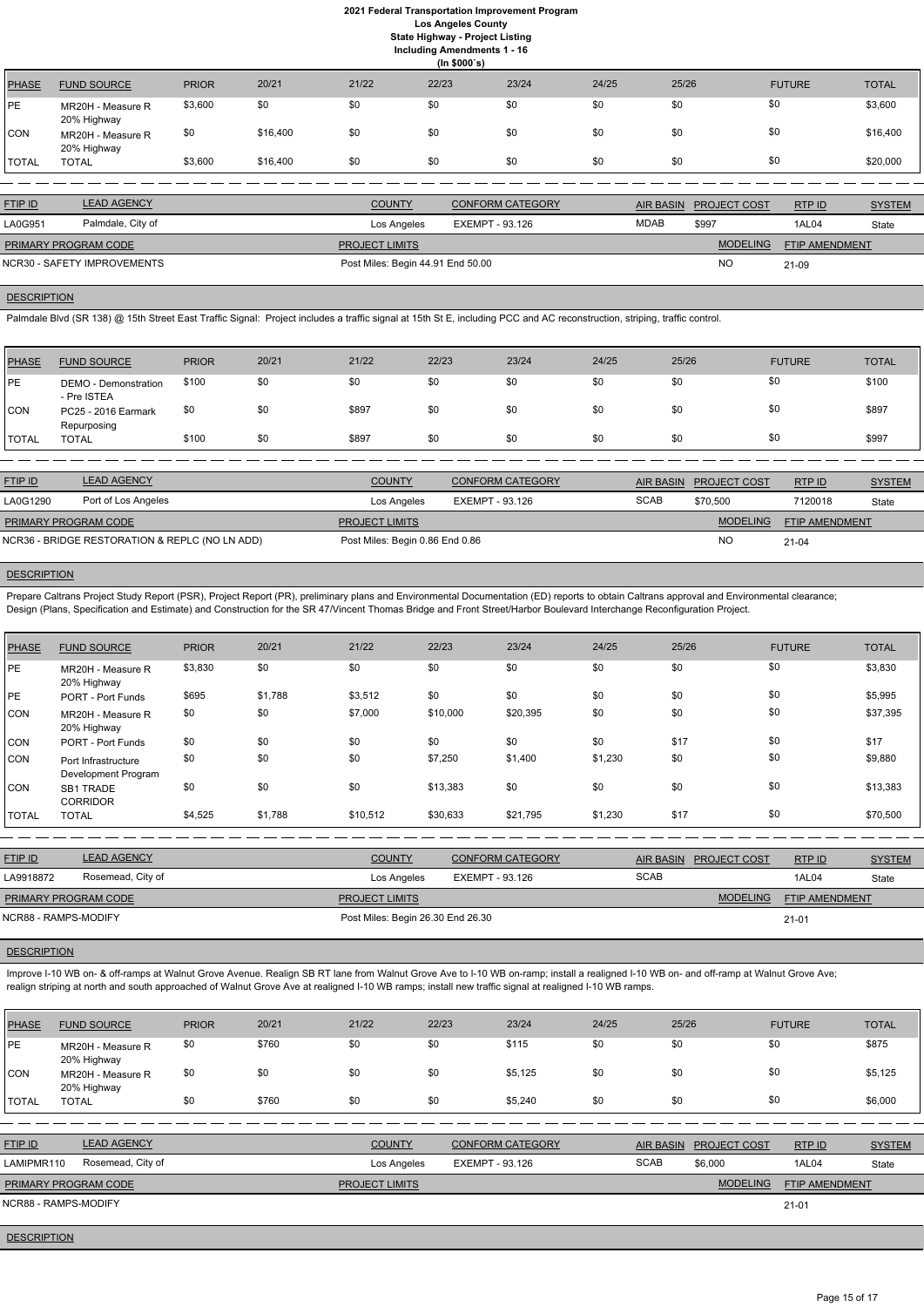Improve I-10 freeway WB on- & off-ramps at Rosemead Blvd and Glendon Way. Add RT lane from NB Rosemead Blvd to WB I-10 on-ramp; add lane for I-10 easterly WB off-ramp; remove LT lane from I-10 westerly WB off-ramp to WB Glendon Way; widen Rosemead Blvd to allow wider RT lane; reconfigure alignment of west approach on Glendon Way to provide LT lane from WB Glendon Way to WB I-10 westerly on-ramp; widen SW corner of Glendon Way and I-10 WB westerly on-ramp.

| <b>PHASE</b> | <b>FUND SOURCE</b>               | <b>PRIOR</b> | 20/21 | 21/22 | 22/23   | 23/24 | 24/25 | 25/26 | <b>FUTURE</b> | <b>TOTAL</b> |
|--------------|----------------------------------|--------------|-------|-------|---------|-------|-------|-------|---------------|--------------|
| PE           | MR20H - Measure R<br>20% Highway | \$0          | \$850 | \$0   | \$0     | \$0   | \$0   | \$0   | \$0           | \$850        |
| CON          | MR20H - Measure R<br>20% Highway | \$0          | \$0   | \$0   | \$5,150 | \$0   | \$0   | \$0   | \$0           | \$5,150      |
| <b>TOTAL</b> | <b>TOTAL</b>                     | \$0          | \$850 | \$0   | \$5,150 | \$0   | \$0   | \$0   |               | \$6,000      |

Improve I-10 WB on- & off-ramps at Walnut Grove Avenue. Realign SB RT lane from Walnut Grove Ave to I-10 WB on-ramp; install a realigned I-10 WB on- and off-ramp at Walnut Grove Ave; realign striping at north and south approached of Walnut Grove Ave at realigned I-10 WB ramps; install new traffic signal at realigned I-10 WB ramps.

| <b>FTIP ID</b>              | <b>LEAD AGENCY</b> | <b>COUNTY</b>                     | <b>CONFORM CATEGORY</b> | AIR BASIN   | <b>PROJECT COST</b> | RTP ID                | <b>SYSTEM</b> |
|-----------------------------|--------------------|-----------------------------------|-------------------------|-------------|---------------------|-----------------------|---------------|
| LAMIPMR128                  | Rosemead, City of  | Los Angeles                       | EXEMPT - 93.126         | <b>SCAB</b> | \$6,000             | 1AL04                 | State         |
| <b>PRIMARY PROGRAM CODE</b> |                    | <b>PROJECT LIMITS</b>             |                         |             | <b>MODELING</b>     | <b>FTIP AMENDMENT</b> |               |
| NCR88 - RAMPS-MODIFY        |                    | Post Miles: Begin 26.30 End 26.30 |                         |             |                     | $21 - 01$             |               |

# **DESCRIPTION**

Project Oversight for I-405 at 182nd Street/Crenshaw Blvd operational improvements. Caltrans is the lead for this project; however; City of Torrance will oversee the portion of project pertaining to the Crenshaw/182nd Street Improvements.

| <b>PHASE</b> | <b>FUND SOURCE</b>               | <b>PRIOR</b> | 20/21 | 21/22 | 22/23 | 23/24   | 24/25 | 25/26 | <b>FUTURE</b> | <b>TOTAL</b> |
|--------------|----------------------------------|--------------|-------|-------|-------|---------|-------|-------|---------------|--------------|
| <b>PE</b>    | MR20H - Measure R<br>20% Highway | \$0          | \$760 | \$0   | \$0   | \$115   | \$0   | \$0   | \$0           | \$875        |
| <b>CON</b>   | MR20H - Measure R<br>20% Highway | \$0          | \$0   | \$0   | \$0   | \$5,125 | \$0   | \$0   | \$0           | \$5,125      |
| <b>TOTAL</b> | <b>TOTAL</b>                     | \$0          | \$760 | \$0   | \$0   | \$5,240 | \$0   | \$0   | \$0           | \$6,000      |

| <b>FTIP ID</b>         | <b>LEAD AGENCY</b> | <b>COUNTY</b>                     | <b>CONFORM CATEGORY</b> | AIR BASIN   | <b>PROJECT COST</b> | RTP ID                | <b>SYSTEM</b> |
|------------------------|--------------------|-----------------------------------|-------------------------|-------------|---------------------|-----------------------|---------------|
| LA0G1008               | Torrance, City of  | Los Angeles                       | EXEMPT - 93.126         | <b>SCAB</b> | \$15,300            | 1AL04                 | State         |
| PRIMARY PROGRAM CODE   |                    | <b>PROJECT LIMITS</b>             |                         |             | <b>MODELING</b>     | <b>FTIP AMENDMENT</b> |               |
| ADM83 - ADMINISTRATION |                    | Post Miles: Begin 15.40 End 15.40 | $21-00$                 |             |                     |                       |               |

## **DESCRIPTION**

Route 105: In Los Angeles County, In Various Cities, ExpressLanes Between I-405 and I-605 [EA 31450] including signage improvements beginning at PM 0.5 through PM 18.1. In addition to signage improvements on I-110 between PM 13.9 to PM 14.4

| <b>PHASE</b> | <b>FUND SOURCE</b>               | <b>PRIOR</b> | 20/21    | 21/22 | 22/23 | 23/24 | 24/25 | 25/26 | <b>FUTURE</b> | <b>TOTAL</b> |
|--------------|----------------------------------|--------------|----------|-------|-------|-------|-------|-------|---------------|--------------|
| PE           | MR20H - Measure R<br>20% Highway | \$0          | \$1,050  | \$0   | \$0   | \$0   | \$0   | \$0   | \$0           | \$1,050      |
| <b>ROW</b>   | MR20H - Measure R<br>20% Highway | \$0          | \$10,350 | \$0   | \$0   | \$0   | \$0   | \$0   | \$0           | \$10,350     |
| <b>CON</b>   | MR20H - Measure R<br>20% Highway | \$0          | \$3,900  | \$0   | \$0   | \$0   | \$0   | \$0   | \$0           | \$3,900      |
| <b>TOTAL</b> | <b>TOTAL</b>                     | \$0          | \$15,300 | \$0   | \$0   | \$0   | \$0   | \$0   | \$0           | \$15,300     |
|              |                                  |              |          |       |       |       |       |       |               |              |

| <b>FTIP ID</b>        | <b>LEAD AGENCY</b> | <b>COUNTY</b>         | <b>CONFORM CATEGORY</b> |             | AIR BASIN PROJECT COST | RTPID          | <b>SYSTEM</b> |
|-----------------------|--------------------|-----------------------|-------------------------|-------------|------------------------|----------------|---------------|
| LA0G1763              | Torrance, City of  | Los Angeles           | EXEMPT - 93.126         | <b>SCAB</b> | \$500                  | 7120001        | State         |
| PRIMARY PROGRAM CODE  |                    | <b>PROJECT LIMITS</b> |                         |             | <b>MODELING</b>        | FTIP AMENDMENT |               |
| STUDY - PROJECT STUDY |                    |                       |                         |             |                        | 21-01          |               |

# **DESCRIPTION**

The City of Torrance would hire a consultant to prepare a Project Study Report to determine: a) intersection deficiencies and needed additional through and turn lanes; b) traffic signal

modifications; c) utility modifications/relocations; and d) right-of-way needs.

| <b>PHASE</b>         | <b>FUND SOURCE</b>               | <b>PRIOR</b> | 20/21 | 21/22                                                       | 22/23                | 23/24                   | 24/25       | 25/26            |                     | <b>FUTURE</b>         | <b>TOTAL</b>  |
|----------------------|----------------------------------|--------------|-------|-------------------------------------------------------------|----------------------|-------------------------|-------------|------------------|---------------------|-----------------------|---------------|
| <b>PE</b>            | MR20H - Measure R<br>20% Highway | \$0          | \$250 | \$250                                                       | \$0                  | \$0                     | \$0         | \$0              | \$0                 |                       | \$500         |
| <b>TOTAL</b>         | <b>TOTAL</b>                     | \$0          | \$250 | \$250                                                       | \$0                  | \$0                     | \$0         | \$0              | \$0                 |                       | \$500         |
|                      |                                  |              |       |                                                             |                      |                         |             |                  |                     |                       |               |
| FTIP ID              | <b>LEAD AGENCY</b>               |              |       | <b>COUNTY</b>                                               |                      | <b>CONFORM CATEGORY</b> |             | <b>AIR BASIN</b> | <b>PROJECT COST</b> | RTPID                 | <b>SYSTEM</b> |
| LA0G1324             | Various Agencies                 |              |       | Los Angeles                                                 | <b>TCM Committed</b> |                         | <b>SCAB</b> |                  | \$689,121           | 1162S011              | State         |
| PRIMARY PROGRAM CODE |                                  |              |       | <b>PROJECT LIMITS</b>                                       |                      |                         |             |                  | <b>MODELING</b>     | <b>FTIP AMENDMENT</b> |               |
| PLN40 - PLANNING     |                                  |              |       | From Imperial Hwy to I-605 Post Miles: Begin 1.60 End 17.80 |                      |                         |             |                  | <b>YES</b>          | 21-03                 |               |